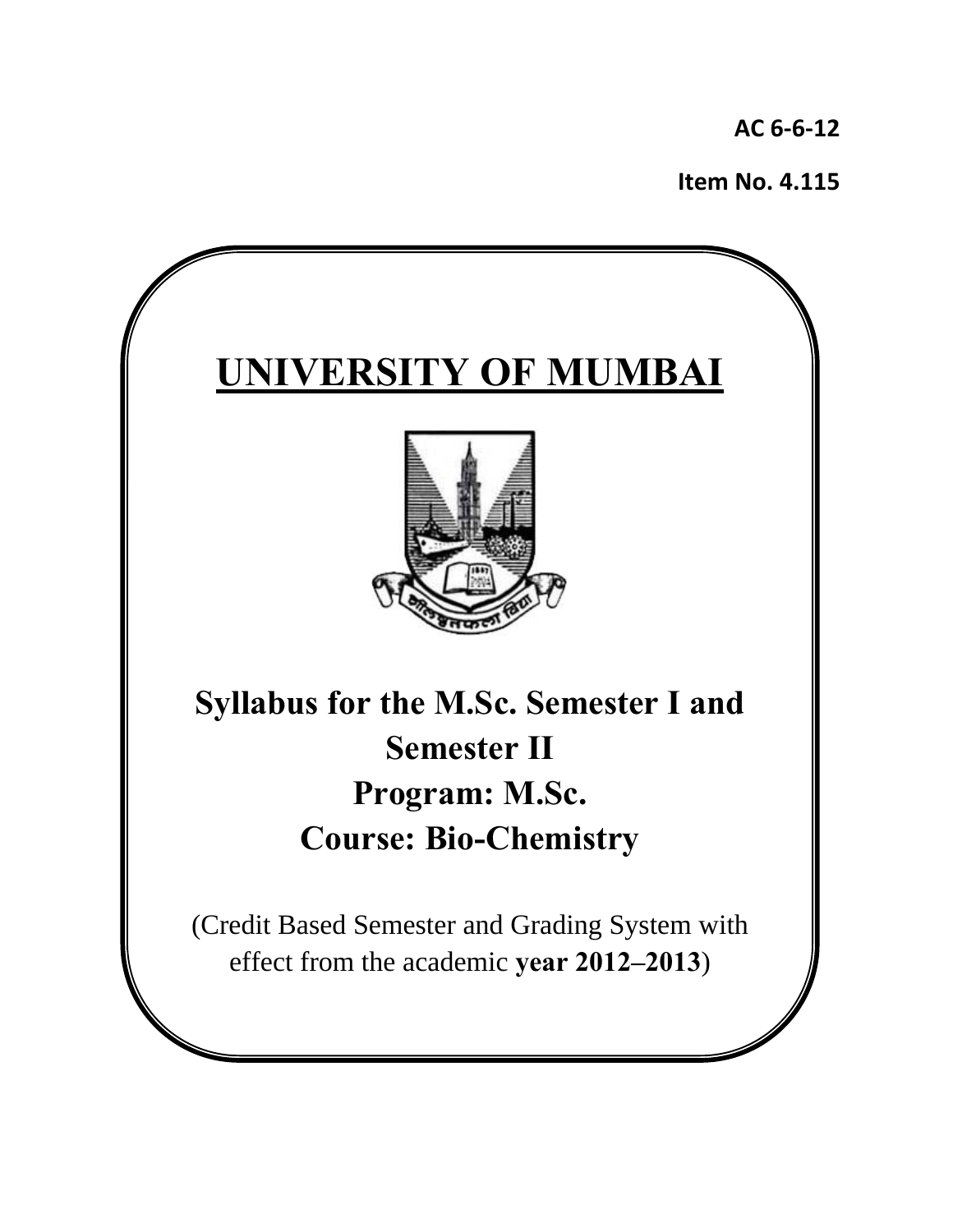### **SYLLABUS OF M.Sc. CREDIT SYSTEM IN BIOCHEMISTRY**

### **TO BE BROUGHT INTO FORCE FROM THE ACADEMIC YEARS 2012-2013**

### **Objectives**

- 1. To Strengthen the base in fundamental aspects of Biochemistry viz. Bio-organic and Biophysical Chemistry, Instrumentation, Metabolism, Medical/Clinical Chemistry and Human Nutrition and Dietetics.
- 2. To develop broad perspective with respect to the advanced areas of Biochemistry viz. Genetics and Molecular Biology, Immunology, Recombinant DNA Techniques and Industrial Biochemistry.
- 3. To familiarize with research methodology to help students develop research aptitude through research projects.
- 4. To create awareness in Biostatistics for applicability to research.
- 5. To open up new vistas in the fast emerging and developing areas of Bioinformatics and applications of computers in Bio-chemistry.
- 6. To sharpen practical skills in performing experiments involving latest protocols.
- 7. To augment experimental expertise by handling modern instruments.
- 8. To train young minds for gainful employment in industry, research-oriented career and qualifying examinations like NET and SET.
- 9. To develop scientific temper and interest by exposure through Internet. Computers, various data bases and industrial visits and study/educational tours.
- 10.To provide platform for interaction with scientists at research centres/ universities/ industries including internship for training/ summer project for 03 to 06 months and also for the gainful employment.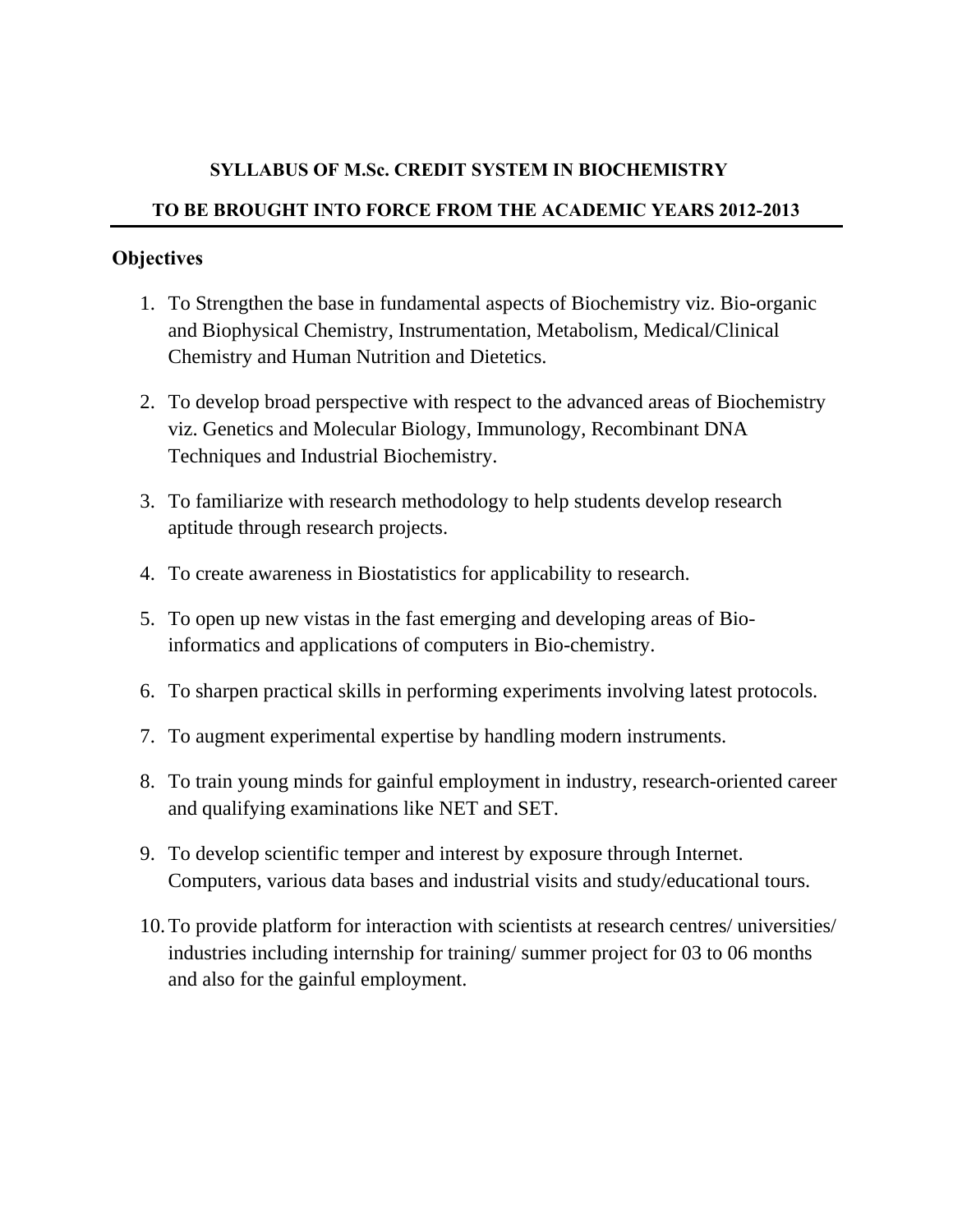# **Scheme for Theory Paper (4 Credits per Paper per Semester)**

# **M.Sc. Semester I**

| <b>Course Code</b> | <b>Topic Headings</b>                                  | <b>Credits</b> |
|--------------------|--------------------------------------------------------|----------------|
| PSBCH-101          | Advanced Bio-organic Chemistry                         |                |
| <b>PSBCH-102</b>   | Advanced Instrumentation and Analytical Techniques     | 4              |
| PSBCH-103          | Industrial Biochemistry                                |                |
| PSBCH-104          | Research Methodology, Bio-statistics & Bio-informatics | 4              |

## **M.Sc. Semester II**

| <b>Course Code</b> | <b>Topic Headings</b>                                     | <b>Credits</b> |
|--------------------|-----------------------------------------------------------|----------------|
| PSBCH-201          | <b>Advanced Bio-organic Chemistry</b>                     |                |
| PSBCH-202          | <b>Advanced Instrumentation and Analytical Techniques</b> |                |
| PSBCH-203          | <b>Industrial Biochemistry</b>                            |                |
| PSBCH-204          | Research Methodology, Bio-statistics $\&$ Bio-informatics |                |

# **M.Sc. Semester III**

| <b>Course Code</b> | <b>Topic Headings</b>                                            | <b>Credits</b> |
|--------------------|------------------------------------------------------------------|----------------|
| <b>PSBCH-301</b>   | <b>Advanced Genetics</b>                                         |                |
| <b>PSBCH-302</b>   | Advanced Immunology                                              |                |
| PSBCH-303          | <b>Advanced Metabolism</b>                                       |                |
| <b>PSBCH-304</b>   | <b>Clinical and Pharmaceutical Biochemistry, Human Nutrition</b> | 4              |
|                    | and Dietetics                                                    |                |

# **M.Sc. Semester IV**

| <b>Course Code</b> | <b>Topic Headings</b>                                                      | <b>Credits</b> |
|--------------------|----------------------------------------------------------------------------|----------------|
| PSBCH-401          | <b>Advanced Genetics</b>                                                   |                |
| PSBCH-402          | <b>Advanced Immunology</b>                                                 |                |
| PSBCH-403          | <b>Advanced Metabolism</b>                                                 |                |
| PSBCH-404          | Clinical and Pharmaceutical Biochemistry, Human Nutrition<br>and Dietetics | 4              |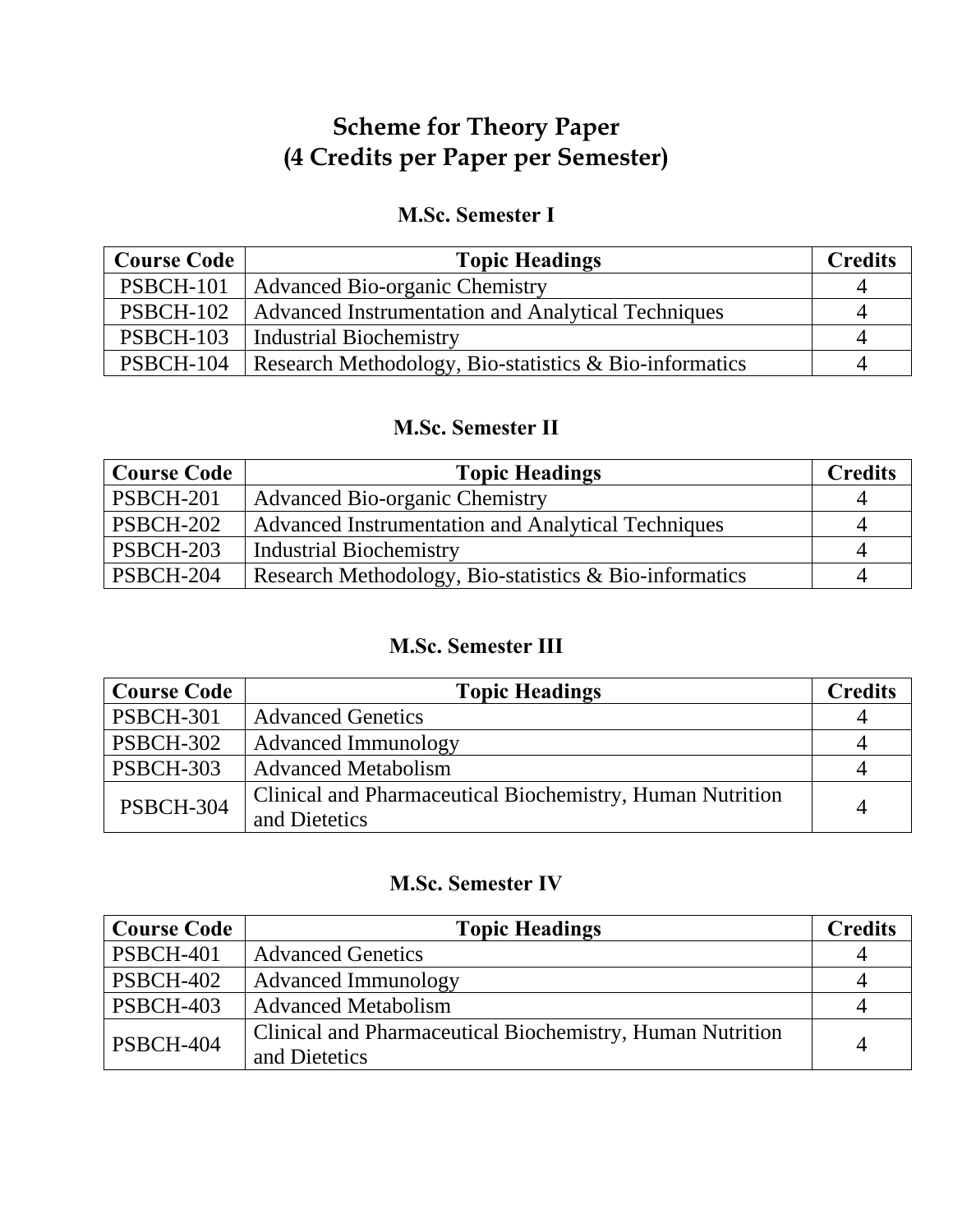# **Semester-wise Details of Unit I to IV in each theory paper**

# **SEMESTER I**

| <b>Course Code</b> | <b>UNIT</b>  | <b>TOPIC HEADINGS</b>                                          | <b>Credits</b> | L/<br>Week   |
|--------------------|--------------|----------------------------------------------------------------|----------------|--------------|
|                    | I            | <b>Biochemical Basic of Evolution</b>                          |                |              |
|                    | $\mathbf{I}$ | Bioenergetics                                                  |                | $\mathbf{1}$ |
| <b>PSBCH101</b>    | Ш            | Protein chemistry& Enzymology                                  | 4              | $\mathbf{1}$ |
|                    | IV           | Membrane Biochemistry & cell<br>signalling                     |                | 1            |
|                    | I            | Colligative properties                                         |                | 1            |
|                    | $\mathbf{H}$ | Acids, Bases & Buffers                                         |                | 1            |
| PSBCH102           | Ш            | Microscopy and Radioactive<br>Techniques                       | 4              | 1            |
|                    | IV           | Spectroscopic Techniques                                       |                | 1            |
|                    | I            | BioprocessTechnology&<br>Fermentation                          |                |              |
| <b>PSBCH103</b>    | $\mathbf{I}$ | Technologies in cell & Tissue<br>culture& Marine Biotechnology | 4              | 1            |
|                    | <b>III</b>   | Techniques in Food Preservation                                |                | 1            |
|                    | IV           | Industrial Proteins & Enzymes                                  |                | $\mathbf{1}$ |
|                    | I            | What is Research? Research Design                              |                | 1            |
| <b>PSBCH 104</b>   | $\mathbf{I}$ | Presentation and Processing of Data                            | 4              | 1            |
|                    | Ш            | Analysis of Data                                               |                | 1            |
|                    | $\bf{IV}$    | Bioinformatics - I                                             |                |              |

| PSBCHP101 | Colorimetry, Volumetry, Enzymology,<br>Buffers, Microscopy     | $\mathbf 2$ |  |
|-----------|----------------------------------------------------------------|-------------|--|
|           | <b>PSBCHP102</b>   Biochemical, Clinical Analysis              |             |  |
| PSBCHP103 | <b>Isolations, Preparations, Extraction&amp;assay</b>          |             |  |
| PSBCHP104 | Research Methodology, Biostatistics &<br><b>Bioinformatics</b> |             |  |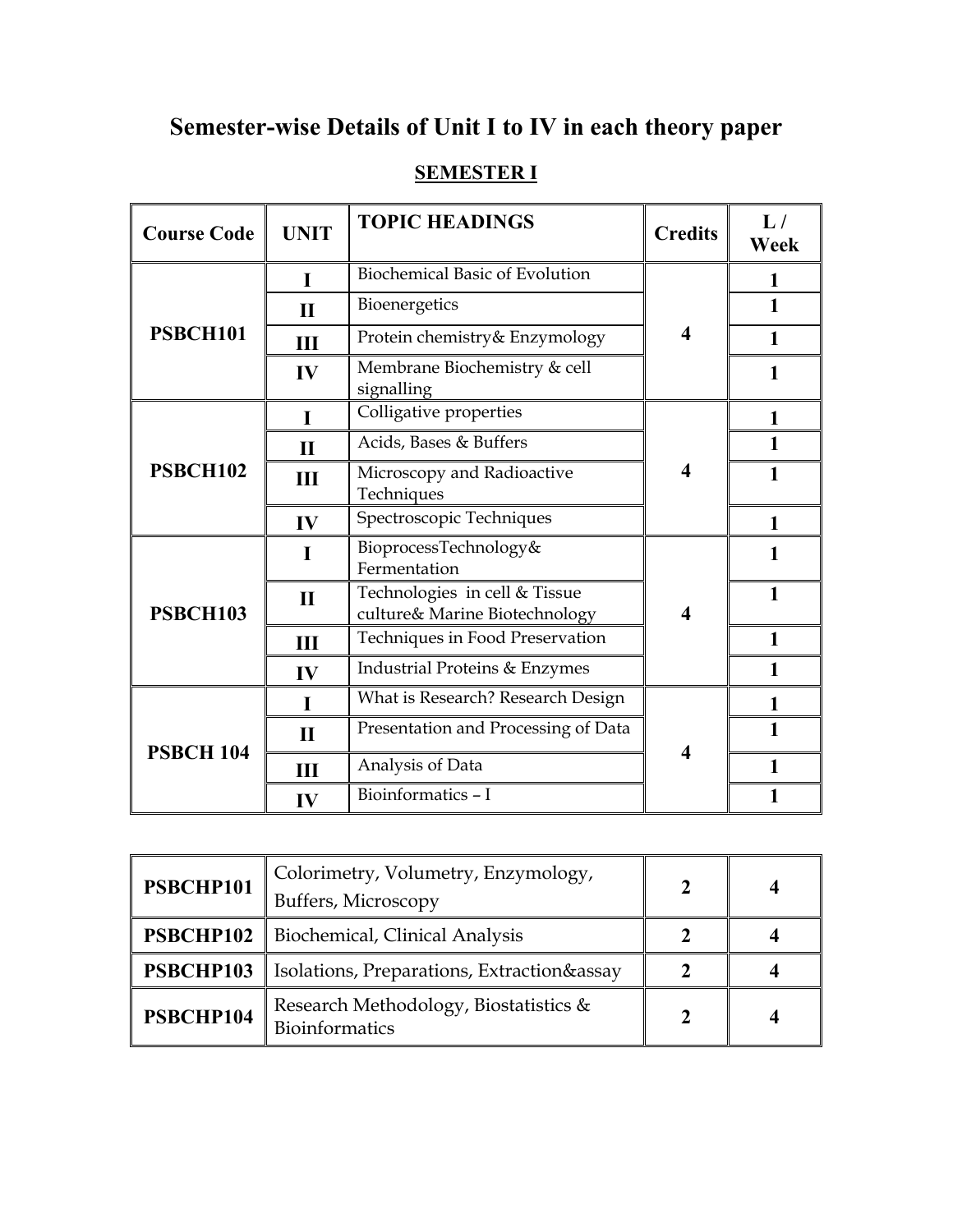# **SEMESTER II**

| <b>Course Code</b> | <b>UNIT</b>  | <b>TOPIC HEADINGS</b>                                     |                  | <b>Credits</b> $\mathbf{L} / \mathbf{W}$ eek |
|--------------------|--------------|-----------------------------------------------------------|------------------|----------------------------------------------|
|                    |              | <b>Plant Biochemistry</b>                                 |                  |                                              |
|                    | $\mathbf{H}$ | Endocrinology                                             |                  |                                              |
| <b>PSBCH201</b>    | Ш            | <b>Biochemistry of Tissues</b>                            | 4                |                                              |
|                    | IV           | <b>Bioluminescence and Unusual</b><br><b>Biomolecules</b> |                  | 1                                            |
|                    | L            | Centrifugation                                            |                  | 1                                            |
|                    | $\mathbf{H}$ | Chromatography                                            |                  |                                              |
| <b>PSBCH202</b>    | Ш            | Electrophoresis&sequencing<br>Techniques                  | $\boldsymbol{4}$ |                                              |
|                    | IV           | Special Instrumental Methods of<br>Analysis               |                  |                                              |
|                    | I            | Carbohydrates of Industrial<br>Importance                 |                  | 1                                            |
|                    | $\mathbf{H}$ | Lipids of Industrial Importance                           |                  |                                              |
| <b>PSBCH203</b>    | Ш            | <b>Environmental Biotechnology</b>                        | 4                |                                              |
|                    | IV           | Nano-biotechnology& other<br>topics                       |                  |                                              |
| PSBCH204           | I            | Report writing & Presentation                             |                  | 1                                            |
|                    | $\mathbf{I}$ | Sampling and Estimating<br><b>Population Parameters</b>   | 4                |                                              |
|                    | Ш            | Chi-square Test& Other Topics                             |                  |                                              |
|                    | IV           | <b>Bioinformatics II</b>                                  |                  |                                              |

| PSBCHP201 | Chromatography and electrophoresis<br>techniques.                   |  |
|-----------|---------------------------------------------------------------------|--|
|           | <b>PSBCHP202</b>   Clinical Estimations                             |  |
| PSBCHP203 | <b>Extraction, Isolation And Partial Purification</b><br>Techniques |  |
| PSBCHP204 | Biostatistics & Bioinformatics                                      |  |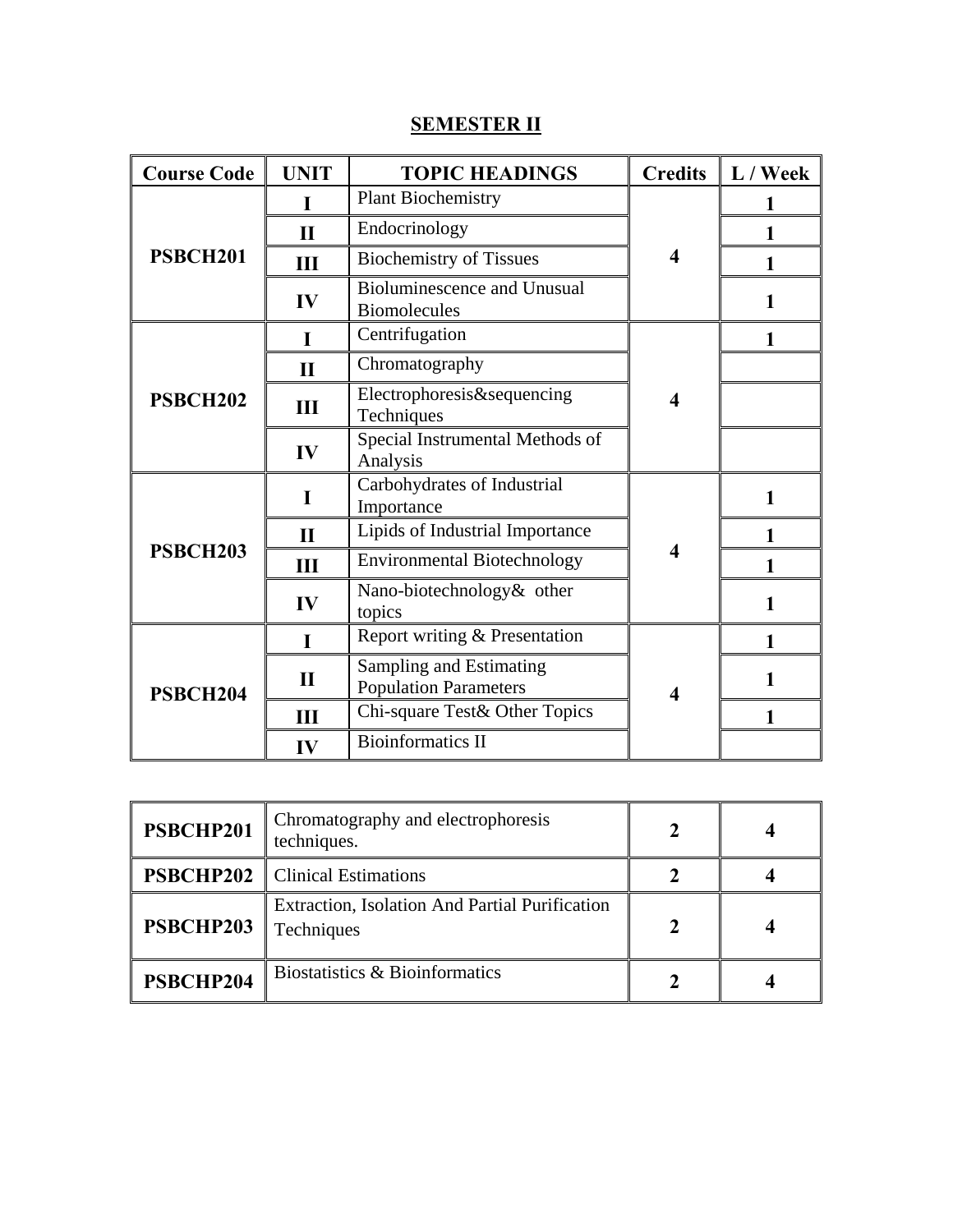# **Detail Theory Syllabus**

# **Semester I**

| <b>Course Code</b>    | Title                                                                                                           | Credits                      |
|-----------------------|-----------------------------------------------------------------------------------------------------------------|------------------------------|
| PSBCH101              | <b>Advanced Bioorganic Chemistry</b>                                                                            | $\overline{4}$               |
| Unit I:               |                                                                                                                 | Number of<br><b>Lectures</b> |
|                       | <b>1.1 Biochemical Basis of Evolution</b>                                                                       | 15                           |
| 1.1.1                 | Theory of chemical evolution and spontaneous origin of<br>molecular level                                       |                              |
|                       | 1.1.2 Opar in's Hypothesis, Miller Experiment, Smith's Model, RNA                                               |                              |
|                       | first model                                                                                                     |                              |
|                       | 1.1.3 Process or Origin of life of Eukaryotes, Molecular Evolution os                                           |                              |
|                       | Proteins.                                                                                                       |                              |
| Unit II:              |                                                                                                                 |                              |
| 2.1 Bio-energetics    |                                                                                                                 | 15                           |
| 2.1.1                 | Laws of thermodynamics as applied to biological systems,                                                        |                              |
|                       | enthalpy, entropy, free energy, standard free energy                                                            |                              |
| 2.1.2                 | Role of High Energy phosphates in Bio-energetics and energy<br>capture, Theories of ATP Biosynthesis            |                              |
| 2.1.3                 | Electron Transport Chain in Plants, Eukaryotes and Prokaryotes,                                                 |                              |
|                       | Significance or Redox potentials, Mechanism of Oxidative                                                        |                              |
|                       | Phosphorylation.                                                                                                |                              |
| 2.1.4                 | Numerical problems based on the above                                                                           |                              |
| Unit: III             |                                                                                                                 |                              |
| 3.1 Protein Chemistry |                                                                                                                 | 06                           |
| 3.1.1                 | Polypeptide backbone, covalent and non-covalent interactions,                                                   |                              |
|                       | end-group analysis by chemical and enzymatic methods,                                                           |                              |
|                       | Conformation, Configuration                                                                                     |                              |
| 3.1.2                 | Details of $1^0$ , $2^0$ , $3^0$ and $4^0$ structures, problems based on                                        |                              |
|                       | determination of $10$ structure, Ramchandran Plot, structure-<br>function relation of protein (Ex. Haemoglobin) |                              |
| 3.1.3                 | Chemical modification and cross-linking in proteins, dynamic                                                    |                              |
|                       | properties and mechanisms of protein folding                                                                    |                              |
|                       |                                                                                                                 |                              |
|                       |                                                                                                                 |                              |
|                       |                                                                                                                 |                              |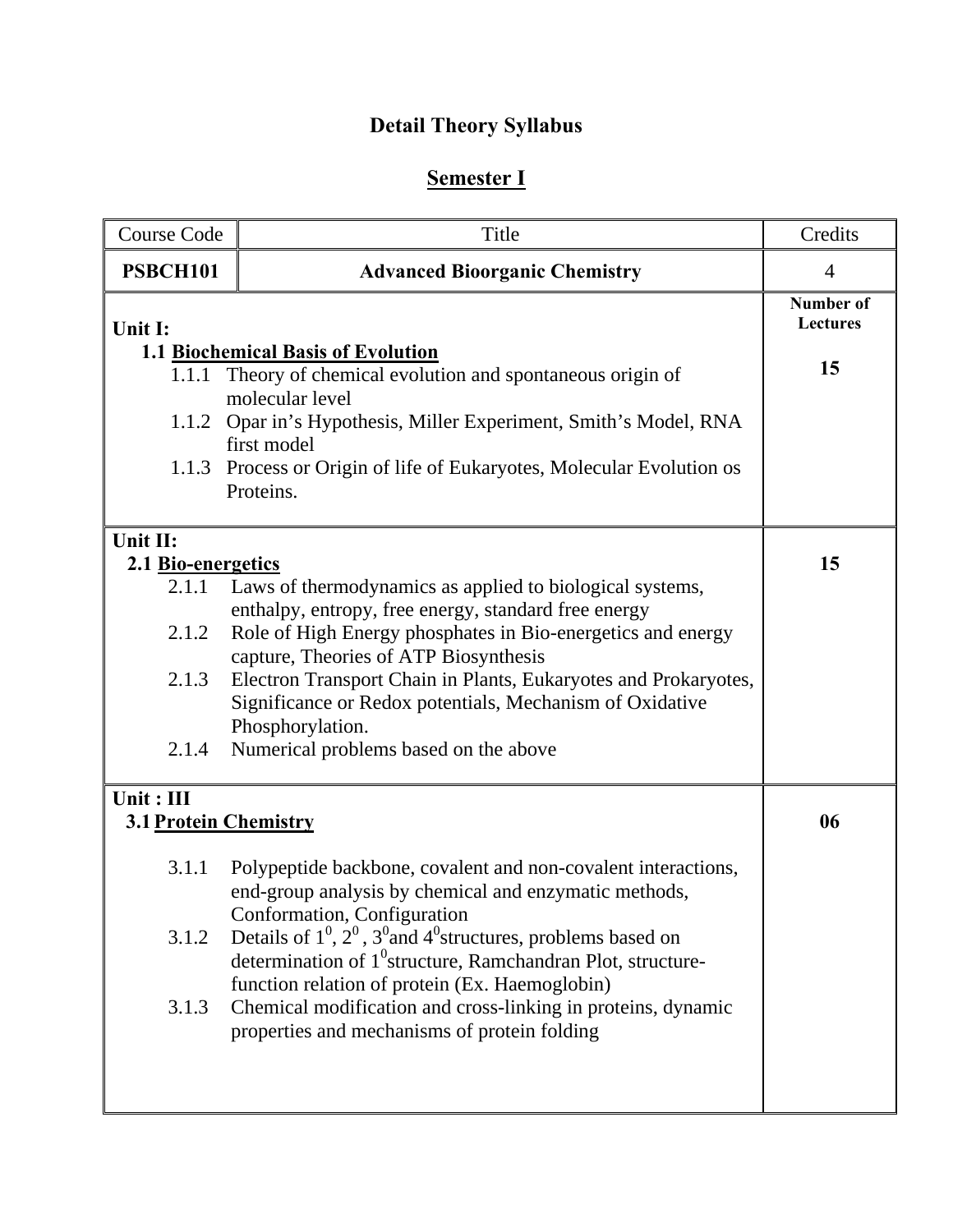| 3.2 Enzymology      |                                                                                                              | 09 |
|---------------------|--------------------------------------------------------------------------------------------------------------|----|
| 3.2.1               | IUB/EC Enzymes classification active site identification and                                                 |    |
|                     | conformation                                                                                                 |    |
| 3.2.2               | Michaelis-Menten Kinetics of monosubstrate enzyme reaction,                                                  |    |
|                     | LB Plot, EinsethalCornish Bowden Plots                                                                       |    |
| 3.2.3               | Mechanism of Enzyme Action for Acid -Base Electrostatic and                                                  |    |
|                     | Covalent Catalysis (Ex. Chymotrypsin, Carboxypeptidase-A)                                                    |    |
| 3.2.4               | Enzyme Inhibition-Reversible competitive, non-competitive,                                                   |    |
|                     | uncompetitive, Partial, Mixed, Allosteric Irreversible and<br>Feedback Inhibition.                           |    |
| 3.2.5               | Allosteric Enzymes-Kinetics Significance of Sigmoidal                                                        |    |
|                     | Behaviour, Role in Metabolic Regulation.                                                                     |    |
| 3.2.6               | Iso-enzymes – separation and significance                                                                    |    |
| 3.2.7               | Enzyme Reaction in non-aqueous Media.                                                                        |    |
| 3.2.8               | Enzyme Immobilization and Applications                                                                       |    |
| 3.2.9               | Clinical Enzymology- Enzymes as therapeutic agents,                                                          |    |
|                     | diagnostic tools and laboratory agents.                                                                      |    |
| Unit: IV            |                                                                                                              |    |
|                     |                                                                                                              |    |
|                     | <b>4.1 Membrane Biochemistry</b>                                                                             | 07 |
| 4.1.1               | Molecular constituents of Membrane and supra-molecular                                                       |    |
|                     | architecture                                                                                                 |    |
| 4.1.2               | Principles and Mechanism of Diffusion and Passive, Active &<br>facilitated Transport                         |    |
| 4.1.3               | Artificial Membranes (Liposomes) in Drug Delivery, Kinetics                                                  |    |
|                     | of Super-molecular Membrane Assembly (Viruses and                                                            |    |
|                     | Ribosomes                                                                                                    |    |
|                     |                                                                                                              | 08 |
| 4.2 Cell Signalling |                                                                                                              |    |
| 4.2.1               | Classes of Cell Receptors, Molecular Mechanism of Cell                                                       |    |
|                     | Signalling via G-protein linked Cell Surface Receptors,                                                      |    |
|                     | Trimeric G-proteins and their regulatory mechanism, Role of                                                  |    |
|                     | $Ca^{++}$ as an intracellular signal, $Ca^{++}/$ Calmodulin dependent                                        |    |
|                     | protein kinase, cAMP- Ca <sup>++</sup> Pathway                                                               |    |
| 4.2.2               | Signalling via enzyme-linked cell surface receptor, Ras -                                                    |    |
| 4.2.3               | Proteins and their role in signalling cascade.<br>Programmed Cell Death (apoptosis) involving onco-genes and |    |
|                     | tumour suppressor genes                                                                                      |    |
|                     |                                                                                                              |    |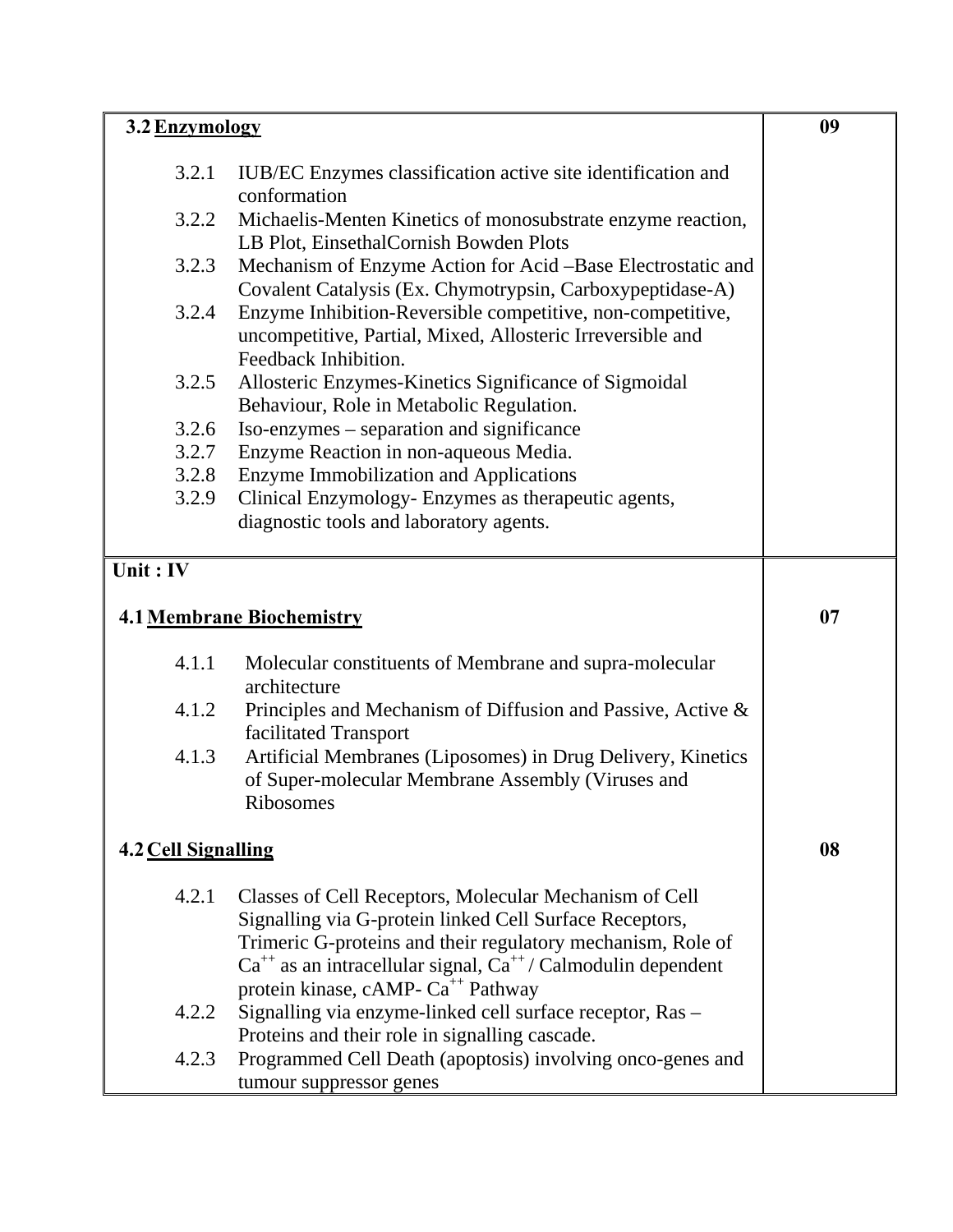| <b>Course Code</b>                                                       | Title                                                                                                                                                                                                                                                                                                                                                                                                                                                                                                                                                                                                                   | Credits                            |
|--------------------------------------------------------------------------|-------------------------------------------------------------------------------------------------------------------------------------------------------------------------------------------------------------------------------------------------------------------------------------------------------------------------------------------------------------------------------------------------------------------------------------------------------------------------------------------------------------------------------------------------------------------------------------------------------------------------|------------------------------------|
| <b>PSBCH102</b>                                                          | <b>Advanced Instrumentation and Analytical Techniques</b>                                                                                                                                                                                                                                                                                                                                                                                                                                                                                                                                                               | $\overline{4}$                     |
| Unit I:<br>1.1.1<br>1.1.2                                                | <b>1.1 Colligative Properties</b><br>Definitions, Factors affecting and Physiological Applications<br>of Osmosis, Adsorption, Colloids, Surface Tension and<br>Viscosity<br>Numerical Problems based on above concepts                                                                                                                                                                                                                                                                                                                                                                                                  | Number of<br><b>Lectures</b><br>15 |
| Unit II:<br>2.1.1<br>2.1.2<br>2.1.3                                      | 2.1. Acid, Bases and Buffers<br>Ionization, Dissociation, Acidity, Basicity theories of Acid and<br>Bases, Strength of Acids and Bases, Acid-Base Equilibrium in<br>Aqueous and Non-aqueous media.<br>pH, pH-dependent functions and structures off bio-molecules,<br>Henderson -Hasselbach Equation, Use of Indicators, Buffers,<br>Amino Acid titrations, Formal Titration<br>Numerical Problems based on above concepts                                                                                                                                                                                              | 15                                 |
| Unit: III<br>3.1 Microscopy<br>3.1.1<br>3.1.2<br>3.1.3<br>3.2.2<br>3.2.3 | Basic principles, instrumentation and application of Phase,<br>ultraviolet and interference microscope and Fluorescence<br>microscopy<br>Electron microscope – scanning emission microscopy,<br>transmission emission microscopy<br>Confocal microscopy and Atomic force microscopy<br>3.1 Radioisotope Techniques<br>3.2.1 Nature of radioactivity $\&$ its detection and measurements of<br>Radioactivity, GM Counter, Scintillation Counter, Pulse Height<br>Analyser<br>Isotope Dilution, Analysis, Autoradiography, Application of<br>Radioisotopes in Biological Science<br>Safety Measures in Handling Isotopes. | 07<br>08                           |
| Unit: IV<br>4.1.1<br>4.1.2                                               | <b>4.1 Spectroscopic Techniques</b><br>Beer-Lamberts Law, Its verifications and Deviations, Concept<br>of Absorptions, Transmission, Scattering, Phosphorescence,<br>Fluorescence, Luminescence, Diffraction Spectra<br>Principle Instrumentation, working and application of $- U V$ ,<br>Visible and IR Spectroscopy, Turbidometry and Nephlometry.                                                                                                                                                                                                                                                                   | 15                                 |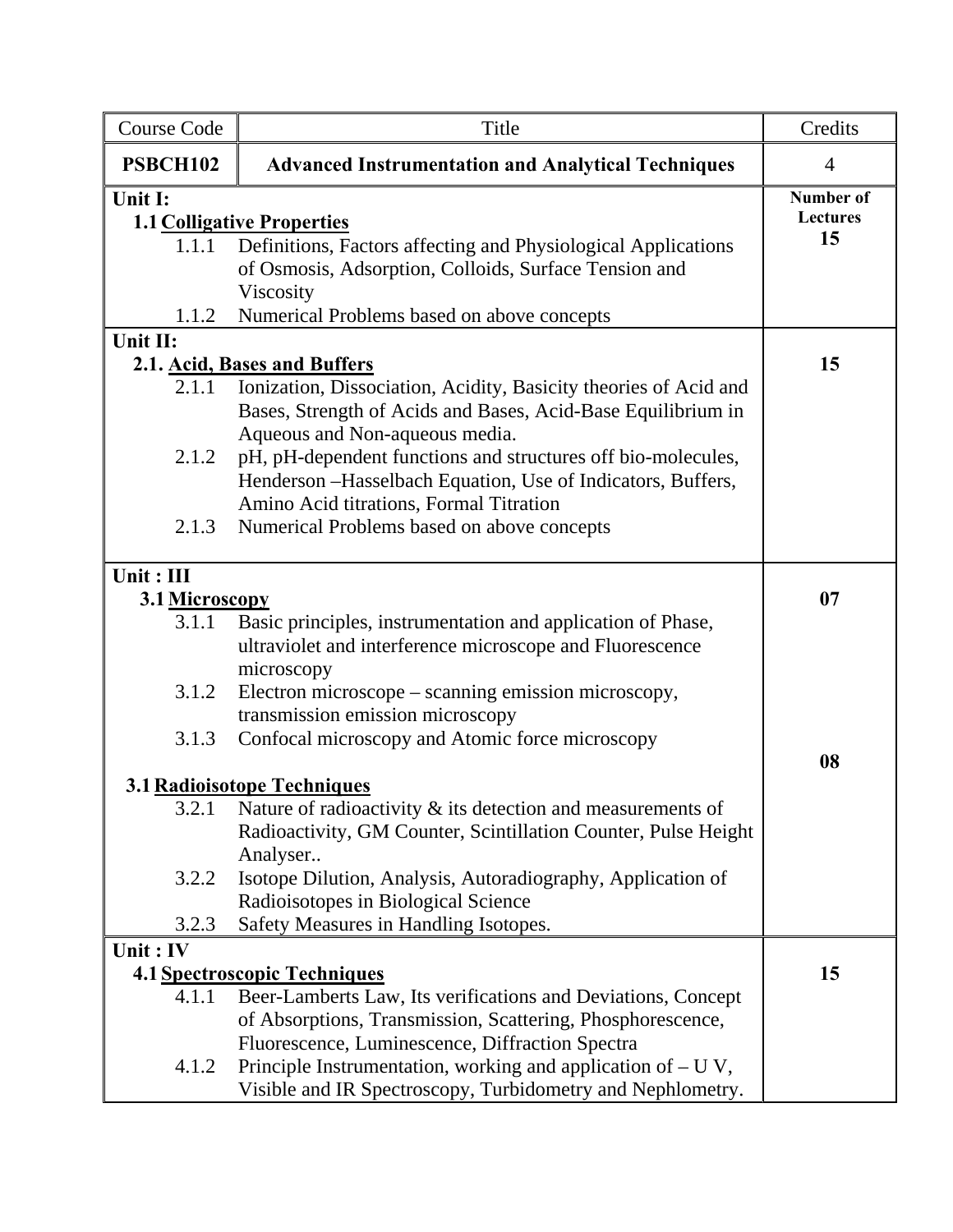| 4.1.3 | Principle, instrumentation, working and application of –       |  |
|-------|----------------------------------------------------------------|--|
|       | Spectrofluorimetry, Flame Spectrophotometry, Atomic            |  |
|       | Absorption Spectrometry, Luminometry.                          |  |
| 4.1.4 | Principle, instrumentation, working and application of-Nuclear |  |
|       | Magnetic Resonance(NMR), Electron Spin Resonance (ESR),        |  |
|       | Mossbouer Spectroscopy, Matrix Assisted LASER Desorption,      |  |
|       | ionization, Time of Flight-Mass Spectroscopy (MALDI-TOF-       |  |
|       | MS)                                                            |  |
| 4.1.5 | X-Ray Diffraction Spectra, Optical Rotatory Dispersion,        |  |
|       | (ORD), Circular Dichroism (CD)                                 |  |
| 4.1.6 | LASER-Principle, applications in Medicine and Biological       |  |
|       | <b>Sciences</b>                                                |  |

| <b>Course Code</b> | Title                                                                   | Credits                      |
|--------------------|-------------------------------------------------------------------------|------------------------------|
| <b>PSBCH103</b>    | <b>Industrial Biochemistry</b>                                          | $\overline{4}$               |
|                    | Unit I: Bio Process Technology and Fermentation                         | Number of<br><b>Lectures</b> |
|                    | 1.1 Bioprocess Technology                                               | 08                           |
|                    | 1.1.1 Classification of reactors based on geometry, Mode of             |                              |
|                    | Operations, State of mixing and energy input.                           |                              |
|                    | 1.1.2 Types of Bioreactors- Stirred Tank, Recycle reactors,             |                              |
|                    | discontinuous, semi continuous and continuous.                          |                              |
|                    | 1.1.3 Parameters for Bio process – Bio mass, Substrates, product, $O_2$ |                              |
|                    | and $CO2$ , Temperature, agitation.                                     |                              |
| 1.1.4              | Bio process monitoring with respect to $O_2$ transfer, energy           |                              |
|                    | transfer, rate of utilization, efficiency and computer base             |                              |
|                    | monitoring                                                              |                              |
|                    | 1.1.5 Downstream processing, process for product recovery, recycling    |                              |
|                    | of residual raw, by product recovery, waste/effluent treatment          |                              |
| 1.2 Fermentation   |                                                                         | 07                           |
|                    | 1.2.1 Primary and secondary of microbes, inoculums preparation,         |                              |
|                    | fermentation media, industrial sterilization, strain improvement,       |                              |
|                    | metabolic and genetic regulations during fermentations, pure and        |                              |
|                    | mix culture fermentations.                                              |                              |
|                    | 1.2.2 Products from microorganisms - enzymes (Amylases, Proteases,      |                              |
|                    | Pectinases), Primary metabolites (Glu, vit B12), Antibiotics            |                              |
|                    | (Penicillin), Pigments (Carotenoids), Sweeteners, Beverages             |                              |
|                    | (wine, Beer)                                                            |                              |
| 1.2.3              | Fuels from microbes, microbial polymers and microbial steroid           |                              |
|                    | bio transformations.                                                    |                              |
|                    |                                                                         |                              |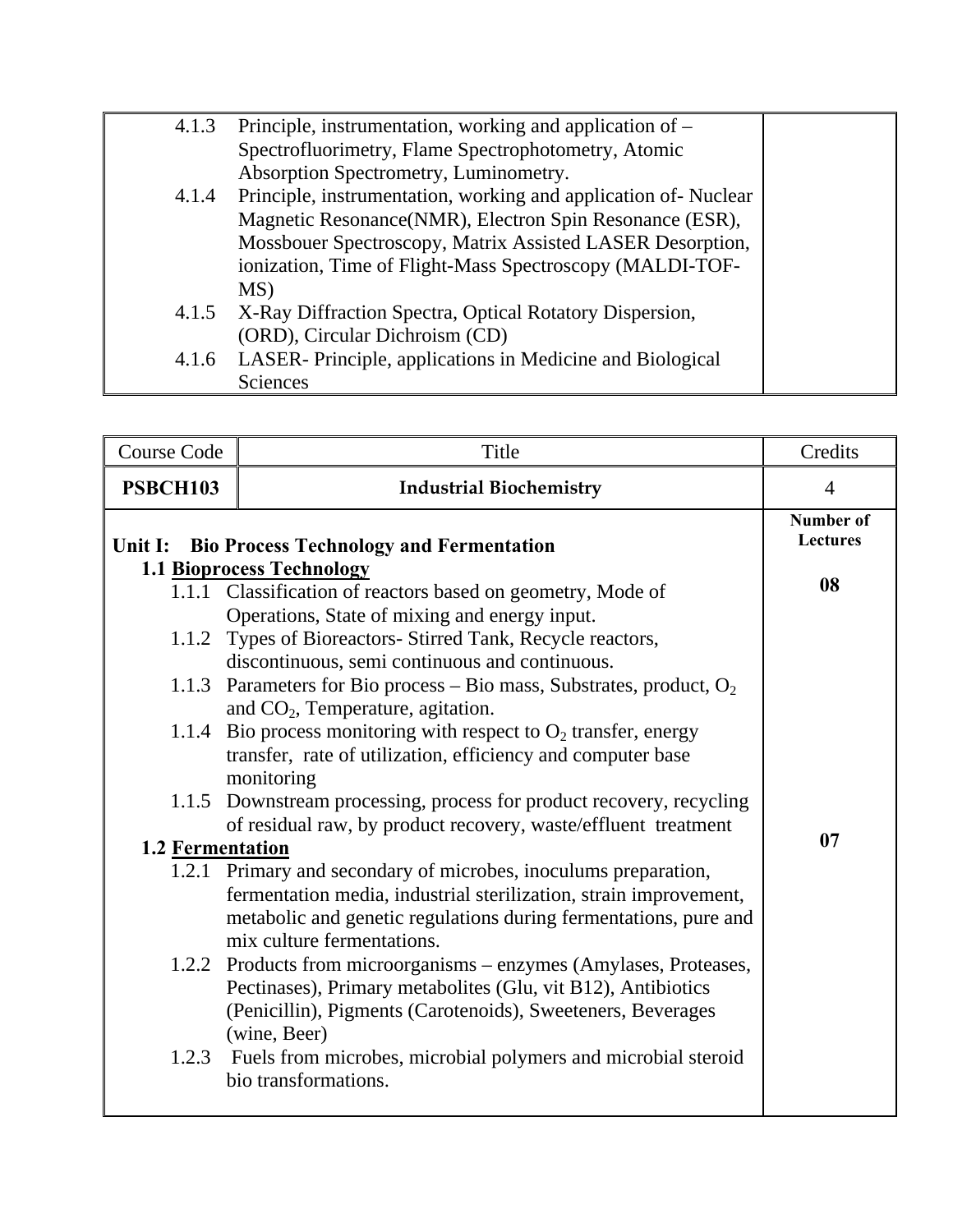| Unit II: Technologies in Cell and Tissue Cultures and Marine Bio    |    |
|---------------------------------------------------------------------|----|
| Technology.                                                         |    |
| 2.1 Plant Tissue Culture (PTC)                                      | 04 |
| 2.1.1<br>Principles, Techniques, Methodology and Application of PTC |    |
| Micropropogation and Protoplast fusion<br>2.1.2                     |    |
| 2.1.3 Suspension Cultures for production and secondary metabolites  |    |
| 2.1.4 Gene Transfer and Transgenic for crop improvement             |    |
| 2.2 Animal Tissue Culture (ATC)                                     | 04 |
| 2.2.1Principles, Techniques, Methodology and Application of ATC     |    |
| 2.2.2 Transfection using eggs, cultured stem cells and nuclei in    |    |
| development of transgenic animals.                                  |    |
| 2.2.3 Frontiers of contraceptive research, cryopreservation of sex  |    |
| gametes & embryos, Ethical issues in embryo research.               |    |
| 2.3 Microbial Tissue Culture (MTC)                                  | 04 |
| 2.3.1 Principles, Techniques, Methodology and Application of MTC    |    |
| 2.3.2 Commercial production of industrially important microbial     |    |
| strains, role of ATCC and microbial cell banks.                     |    |
| 2.3.3 Microbes as products, Single Cell Protein (SCP) and Yeast     |    |
| (nutrient)                                                          |    |
| 2.3.4 Bioremediation, Oil spills, Degradation of waste water,       |    |
| Chemicals and heavy metals, microbial leaching (Cu, Zn, Fe,         |    |
| Ag, Mn, Hg, As, Sb)                                                 |    |
| <b>2.4 Marine Bio Technology</b>                                    | 03 |
| 2.4.1 Principles, Techniques, Methodology and Application of Aqua   |    |
| Culture for Crustacean production.                                  |    |
| 2.4.2 Medical Application of Marine resources – Anticancer and      |    |
| Antiviral compounds, Antimicrobial agents, Marine Toxins.           |    |
| 2.4.3 Marine natural product – production of Agar and Carageenan    |    |
| from sea weeds and their application.                               |    |
| Unit: III Techniques in Food preservation                           |    |
| <b>Bio Chemistry of Food Spoilage</b><br>3.1                        |    |
| 3.1.1 Factors causing food spoilage during food ripening, vegetable | 05 |
| maturation and their control.                                       |    |
| 3.1.2 Post mortem changes in meat and their control.                |    |
| <b>Food Preservation</b><br>3.2                                     |    |
| 3.2.1 General principles of food preservation                       | 05 |
| 3.2.2 Preservation by use of high and low temperatures, drying,     |    |
| radiations, chemical preservatives, inert gases, mechanical         |    |
| preservation techniques (vacuum packaging, tetra packs).            |    |
| <b>QC, GMP and other topics</b><br>3.3                              |    |
| 3.3.1 General principles of Quality Control and Good Manufacturing  | 05 |
| Practices in food industry.                                         |    |
| 3.3.2 Determination of shelf – life of food products, transport of  |    |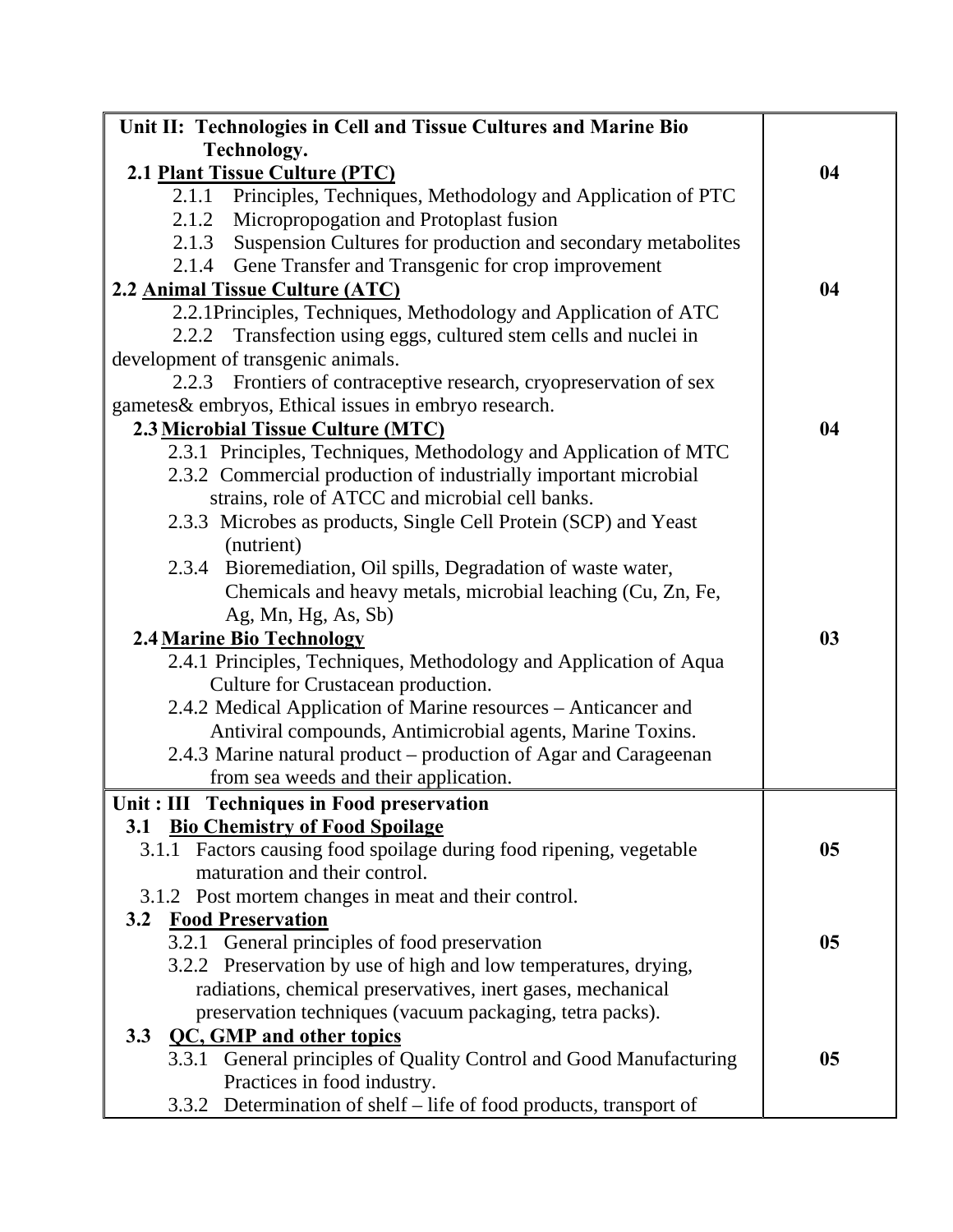|           | perishable food items.                                                    |    |
|-----------|---------------------------------------------------------------------------|----|
|           | 3.3.3 Food Adulteration – Common food adulterants, their harmful          |    |
|           | effects and physical and chemical methods for their detection.            |    |
|           | 3.3.4 Role of ISI Agmark and FDA in food industry.                        |    |
|           |                                                                           |    |
| Unit : IV | <b>Industrial Protein Enzymes</b>                                         |    |
|           | 4.1 Isolation & Purification                                              |    |
| 4.1.1     | Proteins & Enzymes – Source identification, isolation, recovery,          | 07 |
|           | concentration.                                                            |    |
| 4.1.2     | Partial/total purification by salting in, salting out, precipitation, ion |    |
|           | exchange, dialysis, ultra filtration, column chromatography (Gel          |    |
|           | filtration, Affinity, HPLC)                                               |    |
| 4.1.3     | Protein characterization, functional studies, evidence of purity,         |    |
|           | mass determination mass spectroscopy.                                     |    |
|           | 4.2 Production & Application                                              |    |
| 4.2.1     | Therapeutic proteins – whole blood products (RBCs. Platelets,             | 08 |
|           | clotting factors &Immunoglobulins), blood derived proteins.               |    |
| 4.2.2     | Vaccines $\&$ Anti – toxoid Technology for measles, poliomyelitis,        |    |
|           | typhoid, Hepatitis B, AIDS, anti-tetanus.                                 |    |
| 4.2.3     | Industrial Enzymes – production & applications of Proteases,              |    |
|           | Analyses, Lipases, Asparginase, Streptokinase.                            |    |
| 4.2.4     | Hormones – conventional $\&$ engineered Insulin, Erythropoetin,           |    |
|           | Growth hormones.                                                          |    |
| 4.2.5     | Interferons – production $\&$ application of alpha, beta, gamma           |    |
|           | Interleukin $-2$ , TNF, CSF.                                              |    |
| 4.2.6     | Non – catalytic industrial proteins – casein, whey proteins, Egg          |    |
|           | proteins, wheat germ proteins.                                            |    |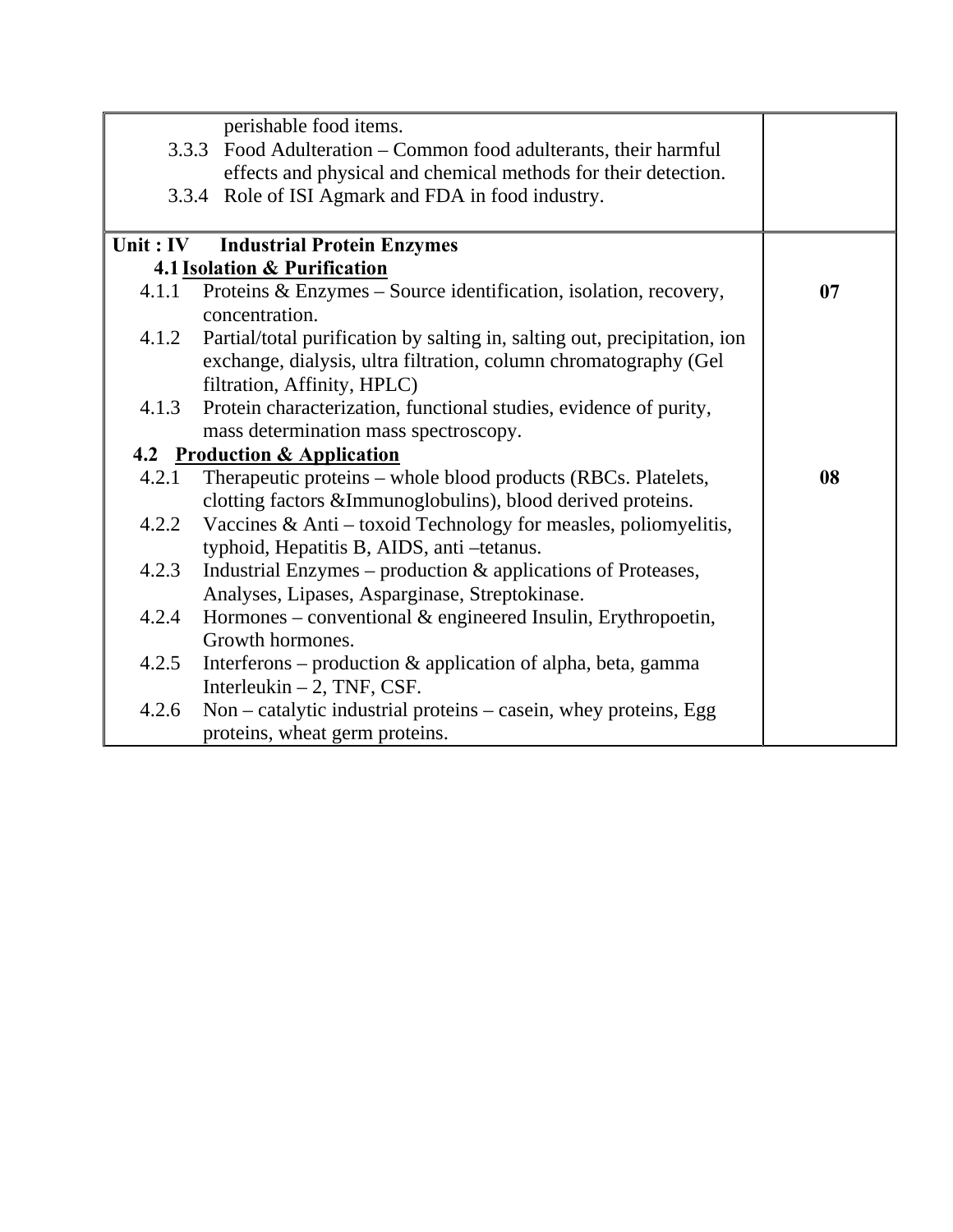| <b>Course Code</b>         | Title                                                                       | Credits                             |
|----------------------------|-----------------------------------------------------------------------------|-------------------------------------|
| PSBCH104                   | Research Methodology, Biostatistics & Bioinformatics                        | $\overline{4}$                      |
|                            | Unit I: Research & Research Design                                          | <b>Number of</b><br><b>Lectures</b> |
| 1.1 Research               |                                                                             | 08                                  |
|                            | 1.1.1 What is research? Meaning of research, types & significance of        |                                     |
|                            | research, research & scientific methods.                                    |                                     |
|                            | 1.1.2 Criteria for good research, problems encountered by researchers in    |                                     |
|                            | India, selecting & defining a research problem.                             | 07                                  |
| <b>1.2 Research Design</b> | 1.2.1 Meaning, features of good research design, types of research designs. |                                     |
|                            | 1.2.2 Basic principles of experimental designs.                             |                                     |
|                            | Unit II: Presentation & Processing of Data                                  |                                     |
| 2.1 Presentation of Data   |                                                                             | 0 <sub>5</sub>                      |
|                            | 2.1.1 Graphical presentation.                                               |                                     |
|                            | 2.1.2 Tabular, chart, Diagrammatic presentation.                            |                                     |
| 2.2Processing of Data      |                                                                             | 10                                  |
|                            | 2.2.1 Measures of Central Tendency (Mean, Mode, Median).                    |                                     |
|                            | 2.2.2 Measures of location (Quartiles, percentiles).                        |                                     |
|                            | 2.2.3 Measures of Dispersion (Quartile deviation, Mean Deviation, Standard  |                                     |
|                            | Deviation, Coefficient of Variation, Skewness)                              |                                     |
| Unit: IIIAnalysis of Data  |                                                                             |                                     |
| 3.1 Correlation analysis   |                                                                             | 07                                  |
|                            | 3.1.1 Sample correlation analysis.                                          |                                     |
|                            | 3.1.2 Multiple correlation analysis.                                        |                                     |
|                            | 3.1.3 Partial correlation analysis.                                         | 08                                  |
| 3.2 Regression analysis    |                                                                             |                                     |
|                            | 3.2.1 Simple regression analysis.                                           |                                     |
| 3.2.2                      | Multiple regression analysis.                                               |                                     |
|                            | Unit: IV Bioinformatics - I                                                 |                                     |
|                            | <b>4.1 Introduction to Bioinformatics</b>                                   | 08                                  |
|                            | 4.1.1 Definition & historical overview.                                     |                                     |
|                            | 4.1.2 Major Databases in Bioinformatics.                                    |                                     |
|                            | 4.1.3 Management & Analysis of biological data.                             |                                     |
|                            | 4.1.4 Molecular Biology its Central Dogma & Bioinformatics.                 |                                     |
|                            | 4.1.5 Application of Bioinformatics.                                        |                                     |
|                            | 4.2 Information Search & Data Retrieval<br>4.2.1 Tools for Web Search       | 07                                  |
|                            | 4.2.2 Data Retrieval Tools                                                  |                                     |
|                            | 4.2.3 Data Mining of Biological Databases.                                  |                                     |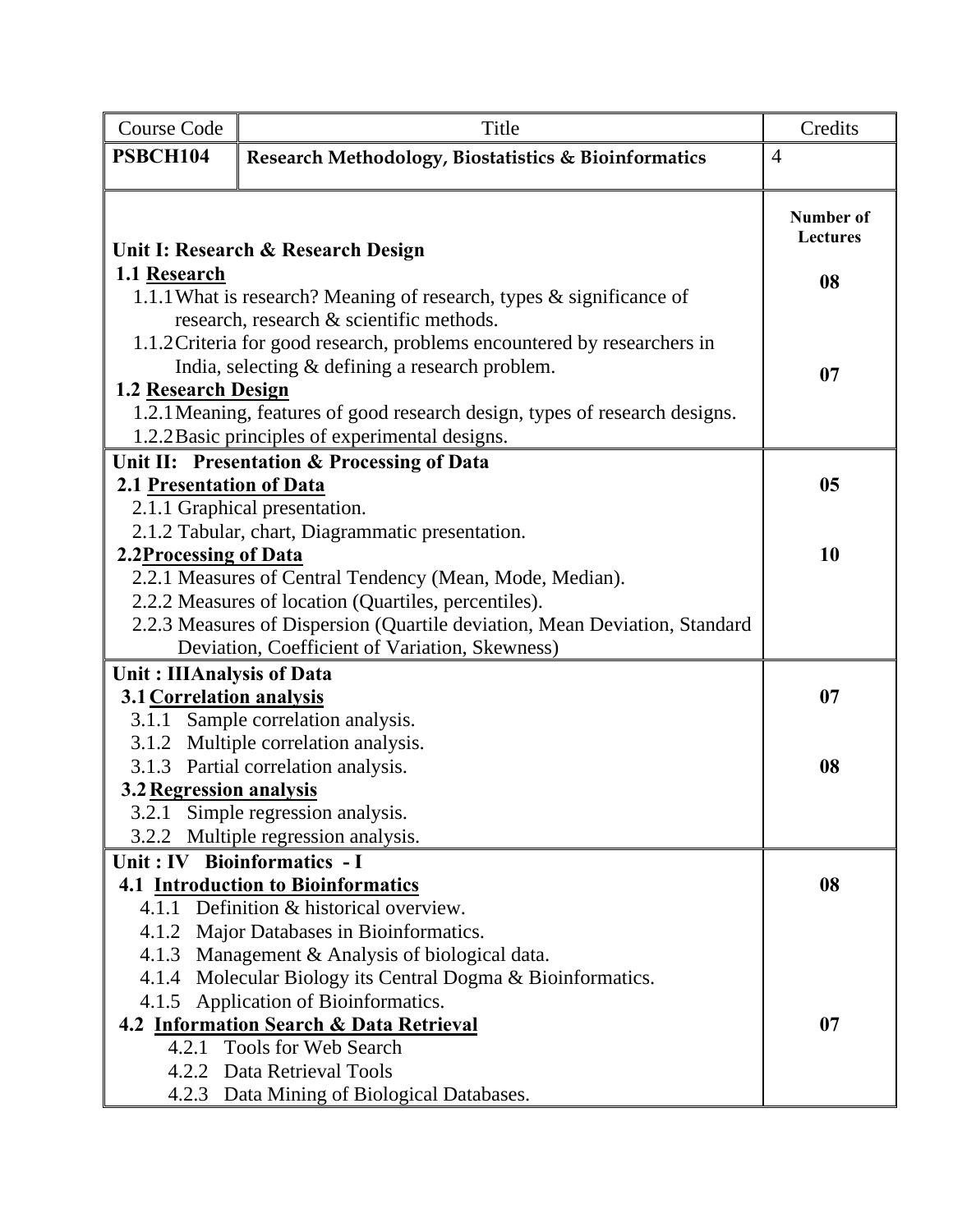# **Detail Syllabus for Semester- I Practical**

## **PSBCHP101: Calorimetry, Volumetry, Enzymology, Buffers and Microscopy**

- 1. Estimation of : **Φ**
	- a. Proteins by Biuret, Bradford &Folin-Lowry methods
	- b. Amino acids by Ninhydrin method
	- c. Glucose by Anthrone&Folin-Wu methods.
	- d. Percentage Purity of Start from Starch Hydrolystate by Willstatter's method.
- 2. Enzymology: **Φ**
	- a. Amylase (Km, optimum pH, optimum temperature) from Sweet Potatos
	- b. Urease (Km) from Jack Beans Meal/ Soya been Seeds
	- c. Lipase (Km) from Ground Nut Seeds
	- d. Transaminase (Km) from Germinating Moong Seeds
- 3. Buffers and Microscopy: **§**
	- a. pka values of Ala or Gly by Titration Curve
	- b. Microscopy: (Permanent Slides may be used)
		- i. Gram Staining
		- ii. Spores Staining
		- iii. Capsule Staining
		- iv. Acid Fast Staining

### **PSBCHP102: Biochemical/ Clinical Analysis**

- 1. Estimation of: ( from blood/plasma/serum/urine)
	- a. Glucose by GOD-POD Method **§**
	- b. Tryglycerides **§**
	- c. Cholesterol by Zak and Zaltsky Method **§**
	- d. Calcium (Ca) by Clark and Collip Method/ Trinder Method **Φ**
	- e. Iron (Fe) by Dipyridyl Method **Φ**
	- **f.** Copper (Cu) by Dithiocarbonate Method **Φ**
	- g. Phosphorus (P) by Fiske- Subbaraow Method **Φ**
- **Φ** Experiments for Semester End Practical Examination (30Marks)
- **§** Experiments for Internal Assessment in Practical (20Marks)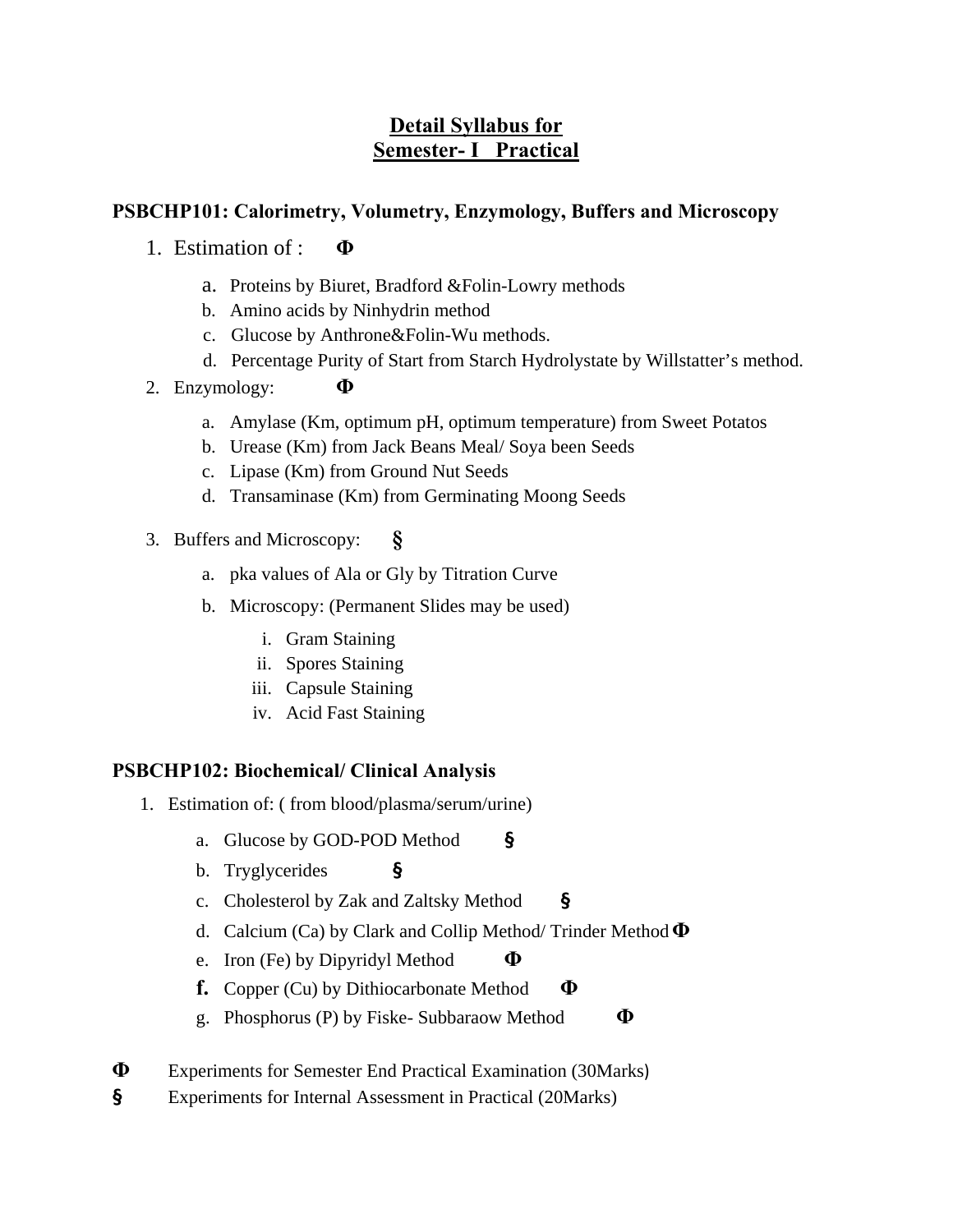## **PSBCHP103: Isolation, Preparation, Extraction and Assays**

Extraction, isolation, partial purification (if necessary), calculation of percentage yield and performing a confirmatory test for the following (for serial nos. 1 to 4)

- 1. Proteins :
	- **a.** Casein from milk **Φ**
	- b. Albumins and globulins from egg white **§**
	- c. Proteins from germinating seeds **§**
- 2. Enzymes: Extraction, Partial Purification of the following enzymes and determination of their Km values
	- a. GPT from Germinating Moong Seeds **Φ**
	- b. Alkaline Phosphatase from Germinating Moong Seeds **Φ**
- 3. Estimation of Sodium Benzoate from Jam/ Jelly **§**

### **PSBCHP104: ResearchMethodology and Biostatistics**

- 1. Preparation of Research Proposal for Minor / Major Research Projects to be submitted to the funding agencies **§**
- 2. Review of Research work being carried out at any five National/ International Research Centers or Institutes **§**
- 3. One numerical problem each on **Φ**
	- a. Measurement of Central Tendency ( Mean, Median,Mode)
	- b. Measurement of Dispersion/variability( Mean Deviation, Standard Deviation,Co efficient of variation)
- **Φ** Experiments for Semester End Practical Examination (30Marks)
- **§** Experiments for Internal Assessment in Practical (20Marks)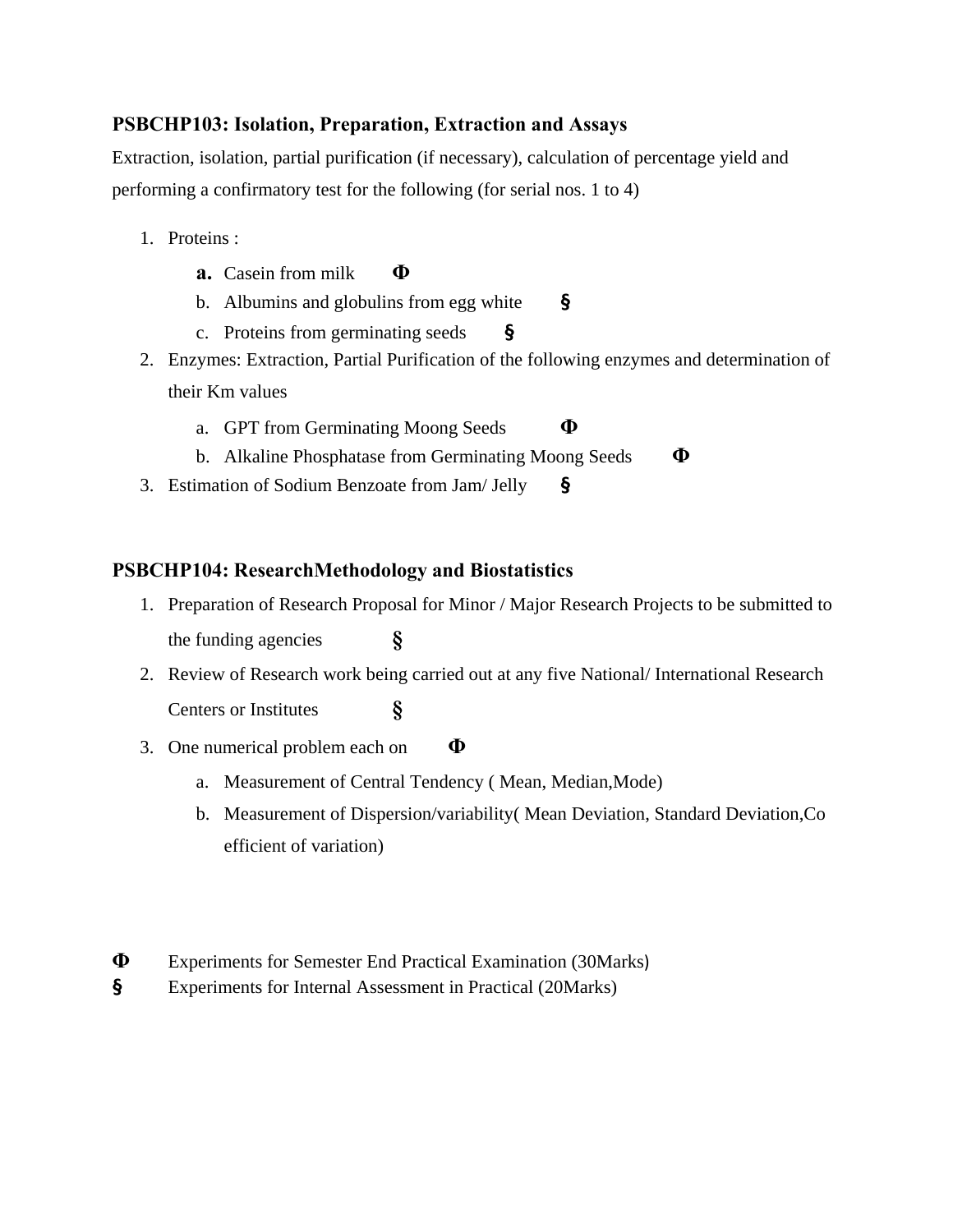# **Detail Theory Syllabus**

# **Semester II**

| <b>Course Code</b>            | Title                                                                                                    | Credits                                   |
|-------------------------------|----------------------------------------------------------------------------------------------------------|-------------------------------------------|
| <b>PSBCH201</b>               | <b>Advanced Bioorganic Chemistry</b>                                                                     | $\overline{4}$                            |
| Unit I:                       | <b>1.1 Plant Biochemistry</b>                                                                            | <b>Number of</b><br><b>Lectures</b><br>15 |
| 1.1.1                         | Chlorophylls and accessary pigments                                                                      |                                           |
| 1.1.2                         | Photosynthesis-Light and Dark Phases, Schemes-I, II & Z,                                                 |                                           |
|                               | Cyclic and Non-cyclic Photophosphorylation, C-3 & C-4<br>Pathways                                        |                                           |
| 1.1.3                         | Biosynthesis of Starch Sugars and Cellulose from Glucose                                                 |                                           |
| 1.1.4                         | Photorespiration and photoperiodism                                                                      |                                           |
| 1.1.5                         | Plant growth hormones- Auxins-Gibberellines Cytokines<br>Abscisic Acid and Ethylene                      |                                           |
| 1.1.6                         | Photosynthesis in Microbes, Bacteria, Fungi, Algae and Yeast                                             |                                           |
| 1.1.7                         | Nitrogen Fixation and Sulphur Assimilation in Plants.                                                    |                                           |
| Unit II:<br>2.1 Endocrinology |                                                                                                          | 15                                        |
| 2.1.1                         | Organization of Mammalian Endocrine System, Classification<br>of Hormones                                |                                           |
| 2.1.2                         | Biosynthesis, Storage, Secretion, Transport and Metabolic                                                |                                           |
|                               | effects (including hypo and hyper conditions) of Hormones of                                             |                                           |
|                               | Pituitary, Hypothalamus, Thyroid, Parathyroid, Pancreas,                                                 |                                           |
|                               | Adrenal Medulla, Adrenal Cortex, Gonads, Kidneys and G I<br>Tract.                                       |                                           |
| 2.1.3                         | Mechanisms of Hormone action, Role of Secondary                                                          |                                           |
|                               | Messengers-cAMP, cGMP, Ca and Calmodulin                                                                 |                                           |
| Unit : III                    |                                                                                                          |                                           |
|                               | 3.2 Biochemistry of Tissues                                                                              | 15                                        |
| 3.1.1                         | Muscles- Structure and composition of muscle fibres,                                                     |                                           |
|                               | mechanism of muscle contraction and relaxation, energy source<br>for muscular work, muscular dystrophies |                                           |
| 3.1.2                         | Bones- Composition, formulation, Structure and functions,                                                |                                           |
|                               | factors affecting bone metabolism, bone remodelling,                                                     |                                           |
|                               | osteoporosis, osteomalacia                                                                               |                                           |
| 3.1.3                         | Nerves- Structure of Neuron, chemistry of nerve tissue,                                                  |                                           |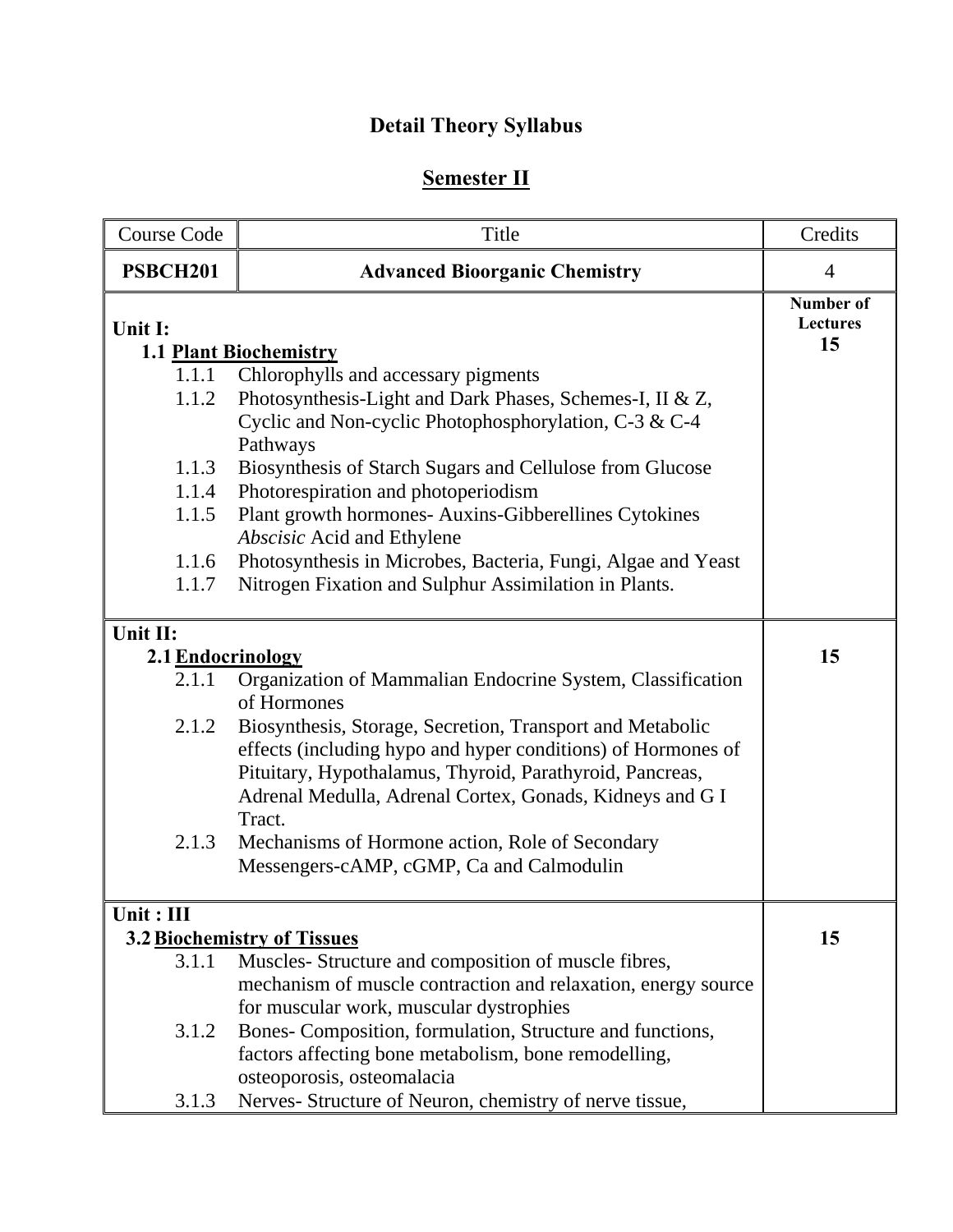|                     | mechanism of nerve impulse transmission, synapse and             |    |
|---------------------|------------------------------------------------------------------|----|
|                     | synaptic transmission, Synthesis and actions of                  |    |
|                     | neurotransmitters (GABA, Acetylcholine, Dopamine),               |    |
|                     | Biochemistry of memory mechanisms, Blood Brain Barrier,          |    |
|                     | Sensory Receptors of Taste, Vision, Odour, Hearing, Touch        |    |
| 3.1.4               | Connective Tissue-Biosynthesis, composition, structure and       |    |
|                     | metabolism of Collagen and its Disorders-Ehler's Syndrome        |    |
|                     | (Type I to VII), OsteogenesisImperfecta (Type I to IV)           |    |
| Unit: IV            |                                                                  |    |
| 4.1 Bioluminescence |                                                                  |    |
| 4.1.1               | History, Source of Bioluminescence material, examples of         | 06 |
|                     | bioluminescence organism                                         |    |
| 4.1.2               | Mechanism of Bio-luminescence in specific organisms,             |    |
|                     | Evolution and Bioluminescence.                                   |    |
|                     | 4.1.3 Use and applications of bioluminescence                    |    |
|                     | <b>4.2 Unusual Bio-molecules</b>                                 | 09 |
|                     | 4.2.1 Prions, Fullerenes, Small Nuclear Riboproteins (SNURPNs),  |    |
|                     | Lectins, Antifreeze proteins, Stress Proteins, Chaperons,        |    |
|                     | Ionophores (Crown ethers, Cryptans)                              |    |
| 4.2.2               | Biomimetic Chemistry- Mimicking of Ion Channels, Enzyme          |    |
|                     | receptor carriers, antibodies, Vesicles and Sensors,             |    |
|                     | Enzyme mimicking-Cram's Protease Model, Rebok's allosteric Model |    |
|                     | and Flavinophores for NAD                                        |    |
| 4.2.3               | Host-guest Chemistry-Cyclophanes, Calixanes, Cyclodextrins,      |    |
|                     | Cyclopeptides.                                                   |    |

| <b>Course Code</b>                            | Title                                                                                                                                                              | Credits                      |
|-----------------------------------------------|--------------------------------------------------------------------------------------------------------------------------------------------------------------------|------------------------------|
| <b>PSBCH202</b>                               | <b>Advanced Instrumentation and Analytical Techniques</b>                                                                                                          | 4                            |
| Unit I:<br><b>1.1 Centrifugation</b><br>1.1.1 | Basic principles of sedimentation, relation between g and rpm                                                                                                      | Number of<br><b>Lectures</b> |
| 1.1.2                                         | Principles, Instrumentation, Working and Applications of<br>Preparative and Analytical Ultracentrifugation, Isopycnic<br>Centrifugation, Rate Zonal Centrifugation | 15                           |
| Unit II:<br>2.1 Chromatography                |                                                                                                                                                                    | 15                           |
| 2.1.1                                         | Basic Principles, Instrumentation, working and applications of<br>partition chromatography (Paper), Absorption<br>Chromatography (TLC, HPTLC, Column), Affinity    |                              |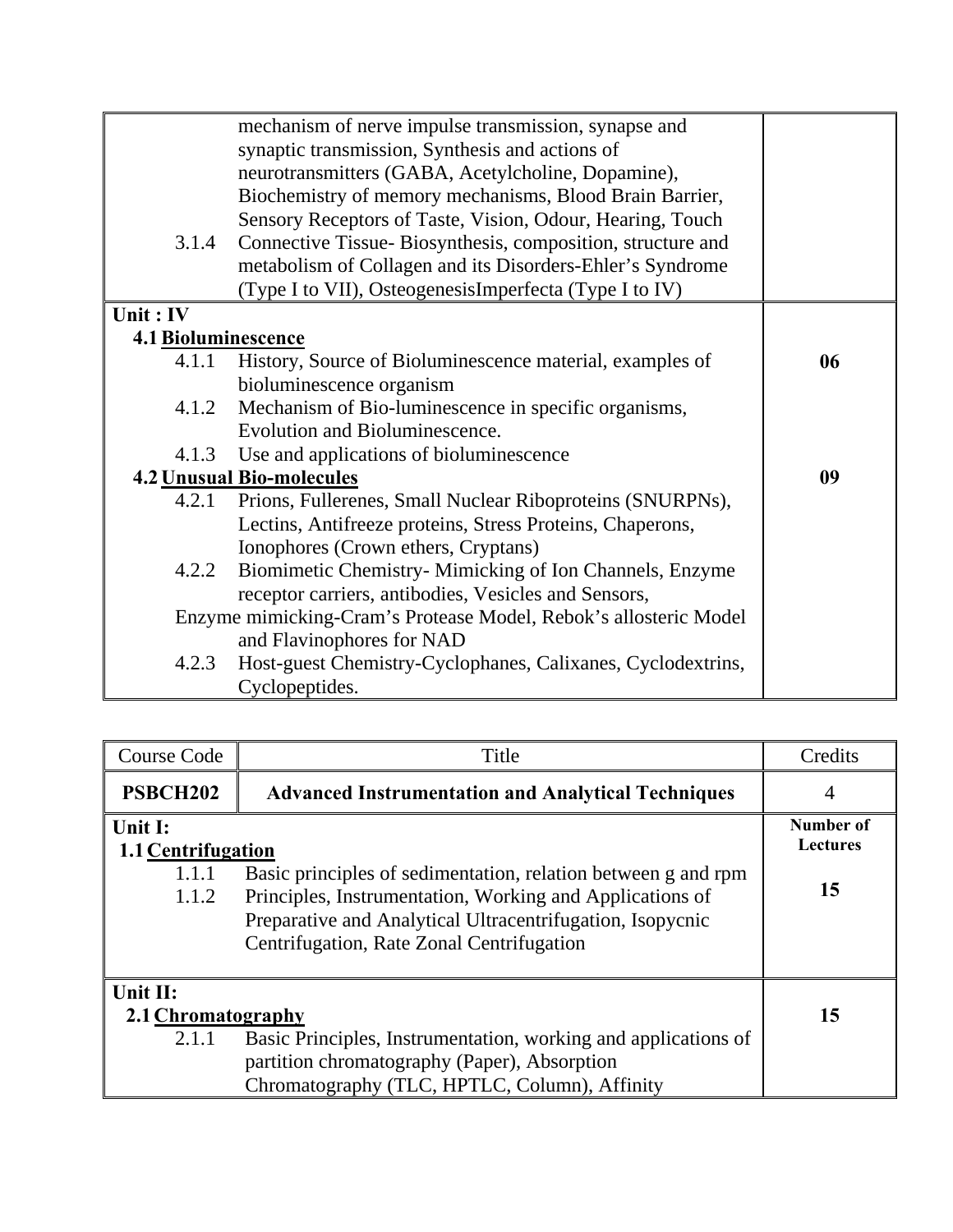|                     | Chromatography, Ion Exchange Chromatography, Permeation        |    |
|---------------------|----------------------------------------------------------------|----|
|                     | Chromatography, Gas-Liquid Chromatography (GLC), High          |    |
|                     | Pressure Liquid Chromatography (HPLC)                          |    |
|                     |                                                                |    |
| Unit: III           |                                                                |    |
| 3.1 Electrophoresis |                                                                |    |
| 3.1.1               | Basic principles, factors affecting electrophoresis, support   | 08 |
|                     | media used                                                     |    |
| 3.1.2               | General principles, instrumentation, working and applications  |    |
|                     | of electrophoretic techniques-zone, Disc, Capillary, 2-D,      |    |
|                     | Pulsed Field Gel, Diagonal, Isoelectric Focussing, immune-     |    |
|                     | electrophoresis                                                |    |
| 3.1.3               | <b>Gel Documentation System</b>                                |    |
|                     | 3.2 Sequencing Techniques                                      | 07 |
| 3.2.1               | Basic Principles and Instrumentation, working and              |    |
|                     | applications of-                                               |    |
|                     | Purification of Proteins/ Enzymes                              |    |
|                     | Protein Sequencing Techniques                                  |    |
|                     | <b>DNA Sequencing Techniques</b>                               |    |
|                     | <b>RNA Sequencing Techniques</b>                               |    |
|                     | <b>Blotting Techniques</b>                                     |    |
| Unit: IV            |                                                                |    |
|                     | <b>4.1 Special Instrumentation Methods and Analysis</b>        | 15 |
| 4.1.1               | Basic Principles, Instrumentation, working and applications of |    |
|                     | experimental techniques in Flow Cytometry Electroporation,     |    |
|                     | Autoclave, Inspissator                                         |    |
| 4.1.2               | Basic Principles, Instrumentation, working and application of  |    |
|                     | instrumental methods of analysis in environmental methods of   |    |
|                     | analysis in environmental biochemistry- Conductometry,         |    |
|                     | Potentiometry, Selective Ion Meters, High Frequency            |    |
|                     | Titrations, Polarography, Anode Stripping Voltammetry,         |    |
|                     | Neutron Activation Analysis, Inductively Couples Plasma        |    |
|                     | <b>Emission Spectrometry</b>                                   |    |
| 4.1.3               | <b>Immobilization of Enzymes and Cells</b>                     |    |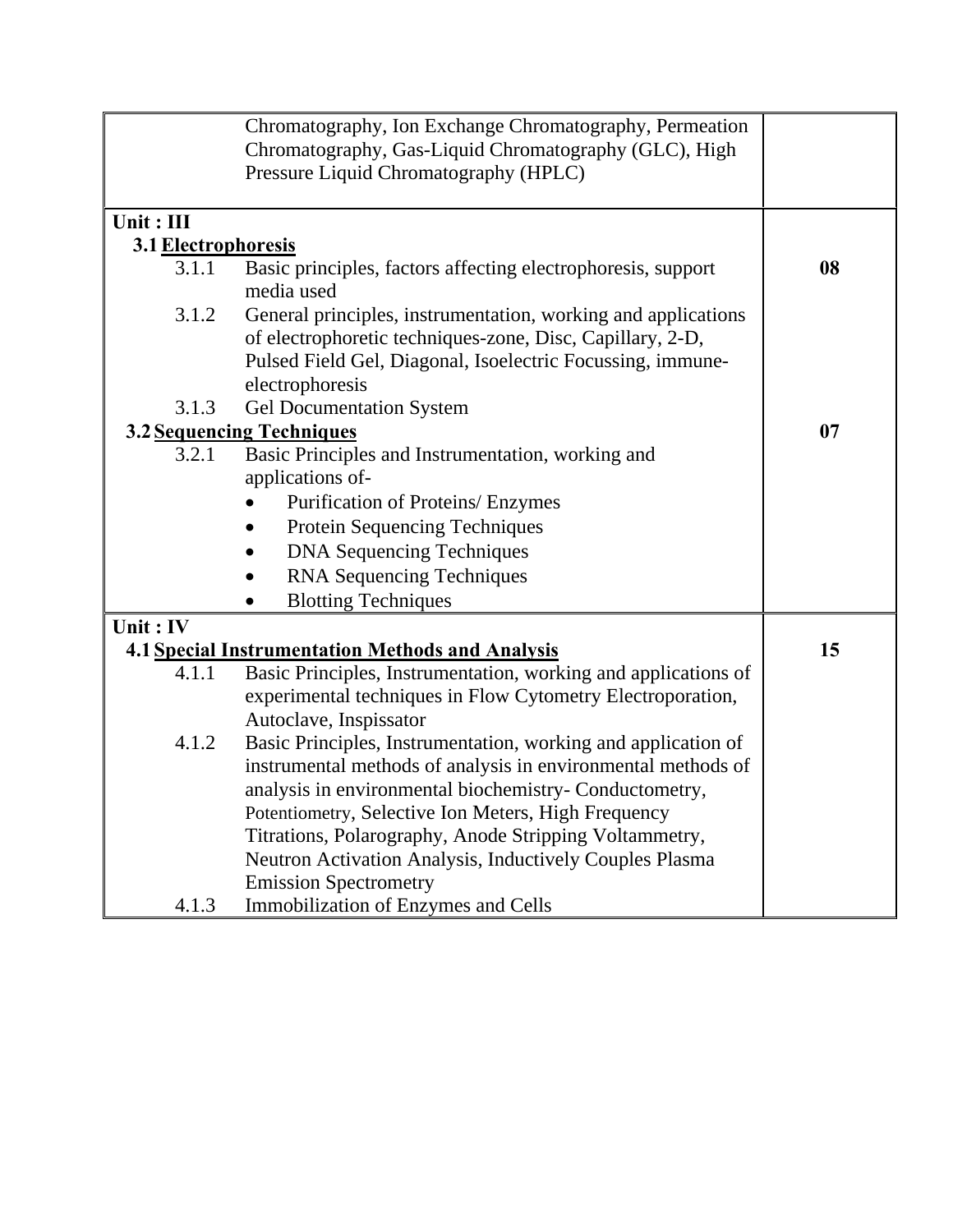| <b>Course Code</b>                                                           | Title                                                                                                     | Credits                             |
|------------------------------------------------------------------------------|-----------------------------------------------------------------------------------------------------------|-------------------------------------|
| <b>PSBCH203</b>                                                              | <b>Industrial Biochemistry</b>                                                                            | $\overline{4}$                      |
|                                                                              | Unit I: Carbohydrates of Industrial Importance                                                            | <b>Number of</b><br><b>Lectures</b> |
|                                                                              | 1.1 Manufacturing and refining of $-$<br>1.1.1 Cane sugarand bye products of sugar industry.              | 08                                  |
|                                                                              | 1.1.2 Production of starch, Maltodextrins, cyclodextrins, dextrose and                                    |                                     |
|                                                                              | othersweetners, innulin.                                                                                  |                                     |
|                                                                              | 1.1.3 Manufacture of pectin & cellulose                                                                   |                                     |
|                                                                              | 1.2 Manufacturing of                                                                                      | 07                                  |
|                                                                              | 1.2.1 Plat polysaccharides (Gum Arabic)                                                                   |                                     |
|                                                                              | 1.2.2 Microbial polysaccharides<br>1.2.3 Modified carbohydrates – modified starches, modified celluloses, |                                     |
|                                                                              | Agarose, Sepharose.                                                                                       |                                     |
|                                                                              | Unit II: Lipids of Industrial Importance                                                                  |                                     |
| 2.1 Vegetable Oils                                                           |                                                                                                           |                                     |
|                                                                              | 2.1.1 Extraction process as for palm oil, Olive oil, coconut oil, groundnut                               | 04                                  |
|                                                                              | oil & Soyabean oil and Animal fats                                                                        |                                     |
|                                                                              | 2.1.2 Refining processes for oils and fats.                                                               |                                     |
| 2.2 Plant Pigments                                                           |                                                                                                           |                                     |
|                                                                              | 2.2.1 Extraction processes and applications of chlorophylls, Carotenes,                                   | 03                                  |
| Lycopenes and Turmeric.                                                      |                                                                                                           |                                     |
| <b>2.3 Essential Oils</b>                                                    | 2.3.1 Extraction and industrial applications of essential oils (Eucalyptus,                               | 03                                  |
|                                                                              | Wintergreen, Thyme, Clove, Cinnamon)                                                                      |                                     |
| 2.4 Oleochemicals                                                            |                                                                                                           |                                     |
|                                                                              | 2.4.1 Production and application of fatty acids, glycerol, sterols, squalene,                             | 03                                  |
|                                                                              | lecithin, microbial lipids, surfactants and bio surfactants.                                              |                                     |
|                                                                              | 2.5 Tailored & Modified fats                                                                              |                                     |
|                                                                              | 2.5.1 Manufacture by Lipase – catalysed inter-esterification and by                                       | 02                                  |
|                                                                              | trans-esterification for the production of Bio-diese (Biofuel) from                                       |                                     |
| 2.5.2                                                                        | Jatropha<br>Production $\&$ applications of modified lipids – low fat food items,                         |                                     |
|                                                                              | waxes, lubricants.                                                                                        |                                     |
|                                                                              |                                                                                                           |                                     |
|                                                                              | Unit: III Environmental Biotechnology                                                                     |                                     |
| 3.1 Air Pollution                                                            |                                                                                                           |                                     |
| 3.1.1 Air pollution – classification $\&$ effects of air pollutants on human |                                                                                                           | 04                                  |
|                                                                              | health, Gases containing the oxides of carbon, sulphur and                                                |                                     |
|                                                                              | nitrogen, ozone and CFC. Measures to control air pollution and                                            |                                     |
|                                                                              | suspended particulate matters in air.                                                                     |                                     |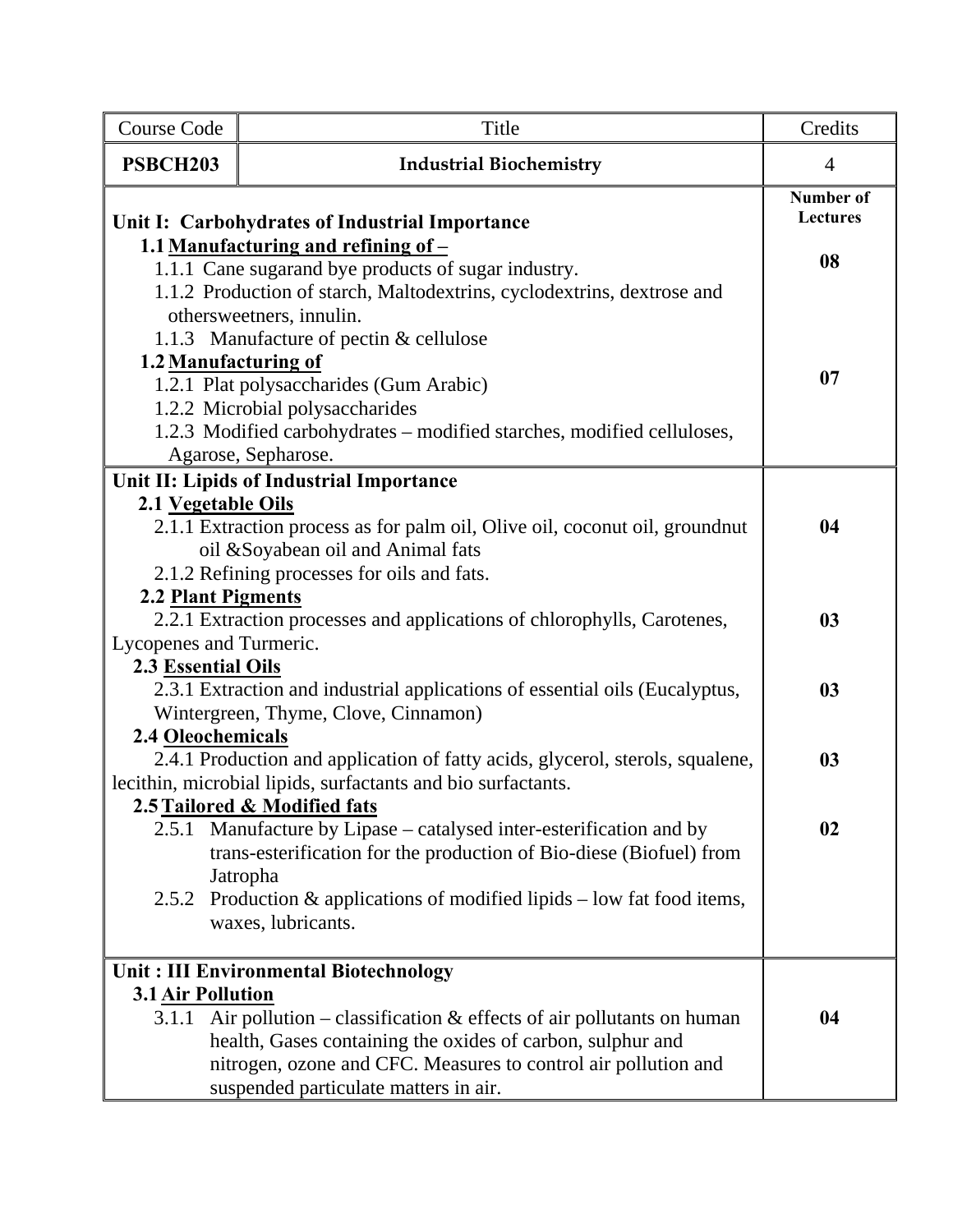| 3.1.2 Green house effect $& Global warning - sources, consequences$                       |    |
|-------------------------------------------------------------------------------------------|----|
| &remedical measures.                                                                      |    |
| <b>3.2 Water Pollution</b>                                                                |    |
| 3.2.1 Sources and effects of water pollutants on human health, quality                    | 04 |
| standards for drinking water, waste water treatment and recycling.                        |    |
| 3.2.2 Concept and significance of BOD,COD and dissolved oxygen.                           |    |
| <b>3.3 Noise Pollution</b>                                                                |    |
| 3.3.1 Sources, measurement, health hazards, prevention & control of                       | 02 |
| noise pollution.                                                                          |    |
| 3.4 Toxins in environment                                                                 |    |
| 3.4.1 Chemical toxicology – Biochemical effects of heavy metals (Pb,                      | 05 |
| As, Hg, Cd), pesticides, insecticides, herbicides, weedicides,                            |    |
| larvicides, polyaromatic hydrocarbons, dyes, monomeric and                                |    |
| polymeric organics.                                                                       |    |
| 3.4.2 Emerging eco-friendly alternatives for chemical industry -Green                     |    |
| chemistry and Green Technology.                                                           |    |
|                                                                                           |    |
|                                                                                           |    |
| Unit: IVNanotechnology & Other Topics                                                     |    |
| 4.1 Nano biotechnology                                                                    |    |
| 4.1.1 Definition and methods of preparation of nano-bioparticles.                         | 07 |
| 4.1.2 Applications in drug designing, drug delivery & protein                             |    |
| engineering.                                                                              |    |
|                                                                                           |    |
| 4.2 Other Topics<br>4.2.1 Biosensors – Construction, uses in industrial and environmental | 08 |
| processes and medical applications.                                                       |    |
| 4.2.2 Principles, techniques and applications of – Liposome formation,                    |    |
| natural & synthetic biofilms.                                                             |    |
| 4.2.3 Clinical diagnostics – Diagnostic Kits and their applications.                      |    |
| 4.2.4 Concept and significance of Bio safety, Bio Hazards and Bio ethics.                 |    |
| 4.2.5 Concept of QC, QA GMP, GLP in labs & production processes.                          |    |
| Lab/process validation & Accreditation.                                                   |    |
| 4.2.6 Maintenance & Management of Lab/Experimental animals and                            |    |
| Animal House CPCEA guidelines.                                                            |    |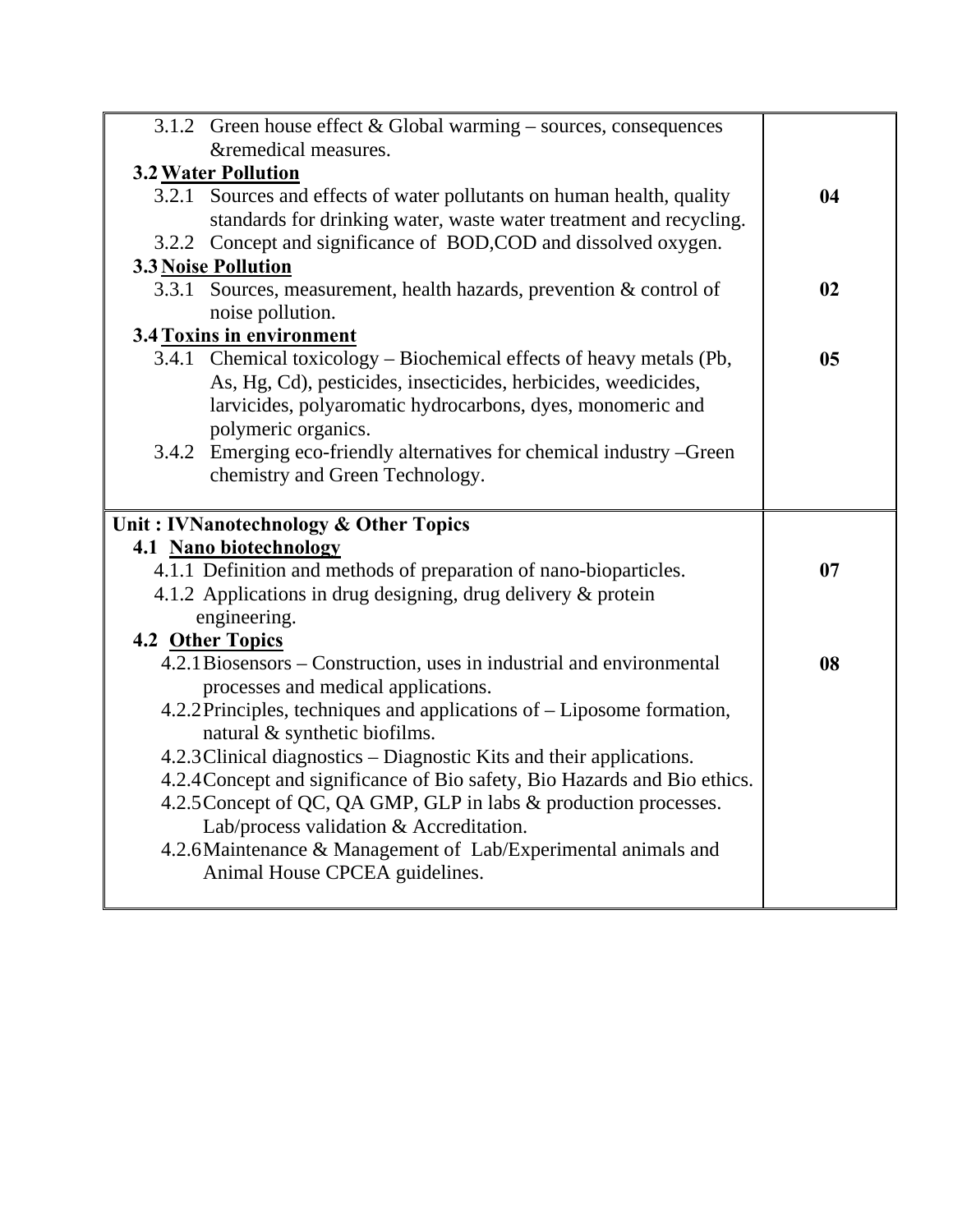| <b>Course Code</b> | Title                                                                                                                                                                                                                                                                                                                                                                                                                                                                          | Credits                             |
|--------------------|--------------------------------------------------------------------------------------------------------------------------------------------------------------------------------------------------------------------------------------------------------------------------------------------------------------------------------------------------------------------------------------------------------------------------------------------------------------------------------|-------------------------------------|
| <b>PSBCH204</b>    | Research Methodology, Biostatistics & Bioinformatics                                                                                                                                                                                                                                                                                                                                                                                                                           | $\overline{4}$                      |
|                    | Unit I: Report Writing & Presentation                                                                                                                                                                                                                                                                                                                                                                                                                                          | <b>Number of</b><br><b>Lectures</b> |
| 1.1 Report Writing | 1.1.1 Significance of report writing, different steps in report writing, types<br>of report, layout of research paper.                                                                                                                                                                                                                                                                                                                                                         | 08                                  |
| 1.2 Presentation   | 1.1.2 Mechanics and precautions of writing research reports for scientific<br>journals, popular magazines, seminars/symposia/<br>conferences/workshops, poster session.<br>1.2.1 Presentation – Oral & Written<br>1.2.2 Presentations in classrooms, scientific meets & public audience.<br>1.2.3 Defence of research thesis.                                                                                                                                                  | 07                                  |
| 2.1 Sampling       | Unit II: Sampling & Estimating population parameters<br>2.1.1 Representation sample, sample bias<br>2.1.2 Sampling Techniques - Simple random, systematic, stratified,<br>multistage, cluster and multiphase.<br>2.1.3 Sampling distribution.                                                                                                                                                                                                                                  | 07                                  |
|                    | <b>2.2 Estimating Population Parameters</b><br>2.2.1 Testing of Hypothesis – Type I and Type II errors, Level of<br>significance<br>2.2.2 Z - test: Paired & Unpaired<br>2.2.3 t-test for testing population mean (s) $\&$ proportion (s).                                                                                                                                                                                                                                     | 08                                  |
|                    | Unit: III Chi-square & other topics                                                                                                                                                                                                                                                                                                                                                                                                                                            |                                     |
| $3.1$ Chi – square |                                                                                                                                                                                                                                                                                                                                                                                                                                                                                | 05                                  |
|                    | 3.1.1 Test of goodness of fit.<br>3.1.2 Test for independence of attributes $\&$ yate's correction.<br>3.2 Non-parametric tests<br>3.2.1 Introduction to non-parametric tests                                                                                                                                                                                                                                                                                                  | 04                                  |
| 3.2.2              | Importance of non – parametric tests<br>3.3 Demography & Vital Statistics<br>3.3.1 Demography – collection of demographic data, collection of vital<br>statistics at state & National levels, records of vital statistics,<br>reports of special demographic surveys.<br>3.3.2 Measures of vital statistics of population such as growth and<br>density of population; Rates of facility, reproduction, morbidity,<br>mortality, comprehensive indicators / indices of health. | 06                                  |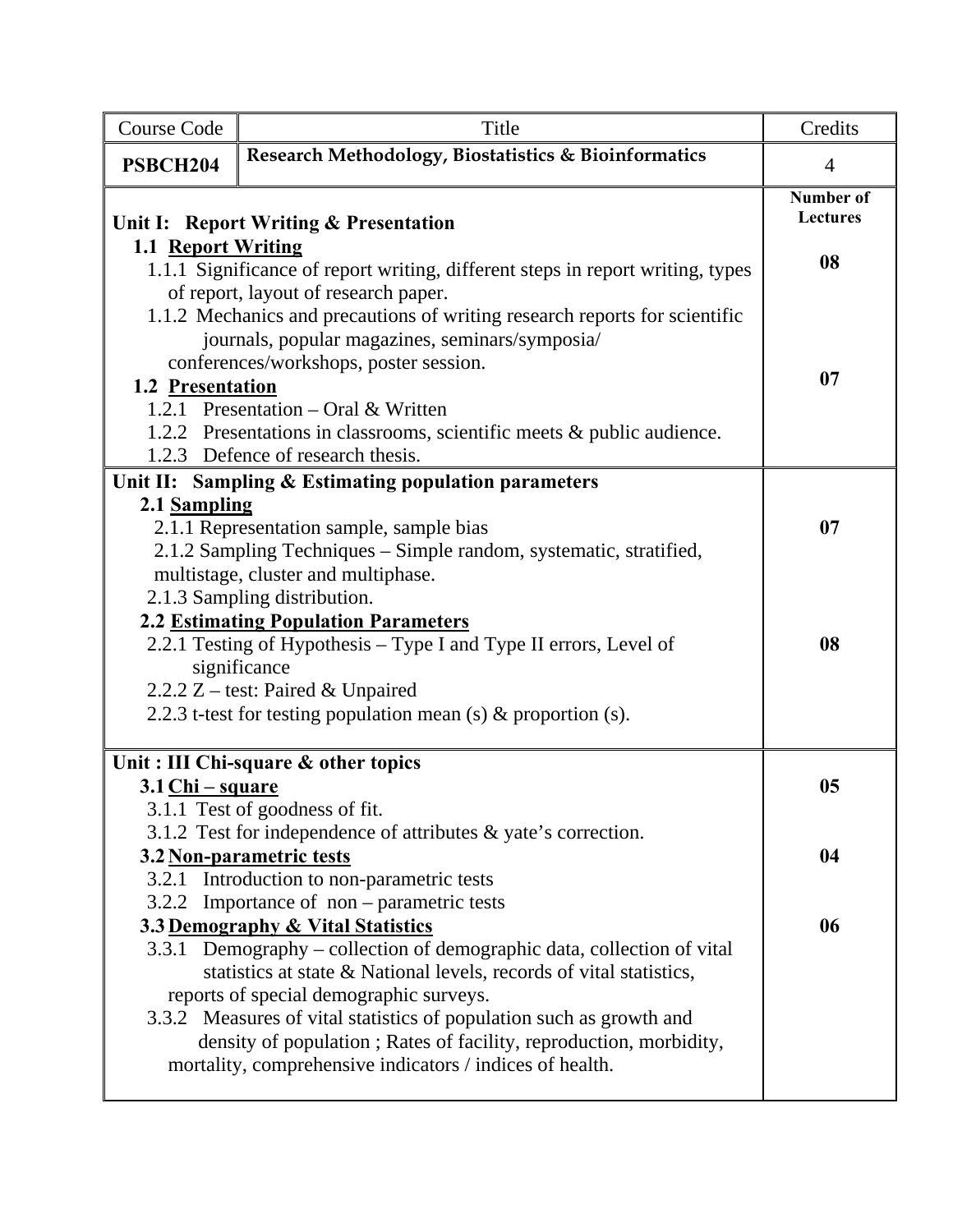| Unit: IV Bioinformatics - II |                                                                 |                |
|------------------------------|-----------------------------------------------------------------|----------------|
| <b>4.1 Genomics</b>          |                                                                 | 06             |
|                              | 4.1.1 Genome Analysis & Gene mapping, Genetic mapping & linkage |                |
|                              | analysis, physical maps.                                        |                |
|                              | 4.1.2 Cloning the entire Genome, Genome sequencing, Sequence    |                |
|                              | Assembly Tools, Applications of Genetic Maps.                   |                |
|                              | 4.1.3 The Human Genome Project (HGP).                           |                |
|                              | 4.1.4 Gene Expression & Microarray Technique                    |                |
|                              | <b>4.2 Proteomics</b>                                           | 06             |
| 4.2.1                        | Tools & Techniques in Proteomics                                |                |
| 4.2.2                        | Protein – protein interaction                                   |                |
| 4.2.3                        | Methods of Gene family identification                           |                |
| 4.2.4                        | <b>Post translational modifications</b>                         |                |
|                              | 4.3 Tools for Similarity Search & Sequence Alignment            | 0 <sub>3</sub> |
| 4.3.1                        | Working with FASTA                                              |                |
| 4.3.2                        | Working with BLAST                                              |                |
| 4.3.3                        | FASTA and BLAST Algorithms comparison.                          |                |
|                              |                                                                 |                |

# **Detail Syllabus for**

# **Semester- II Practical**

# **PSBCHP201:Chromatography and Electrophoresis Techniques**

- 1. Extraction of Plant Pigments from Spinach Leaves and their separation by Column Chromatography **Φ**
- 2. Assay of Hormone
- 3. Chromatography: **Φ**
	- a. Ascending and Circular paper for Amino Acids and Sugars
	- b. TLC of Oils
- 4. Electrophoresis: **Φ**
	- a. Serum Proteins Electrophoresis (Agar/Agarose)
	- b. Haemoglobin Electrophoresis (Normal/Abnormal)
- 5. Separation of Glucose and Starch(Gel filtration) **§**
- 6. Separation of Starch and Casein(Gel filtration) **§**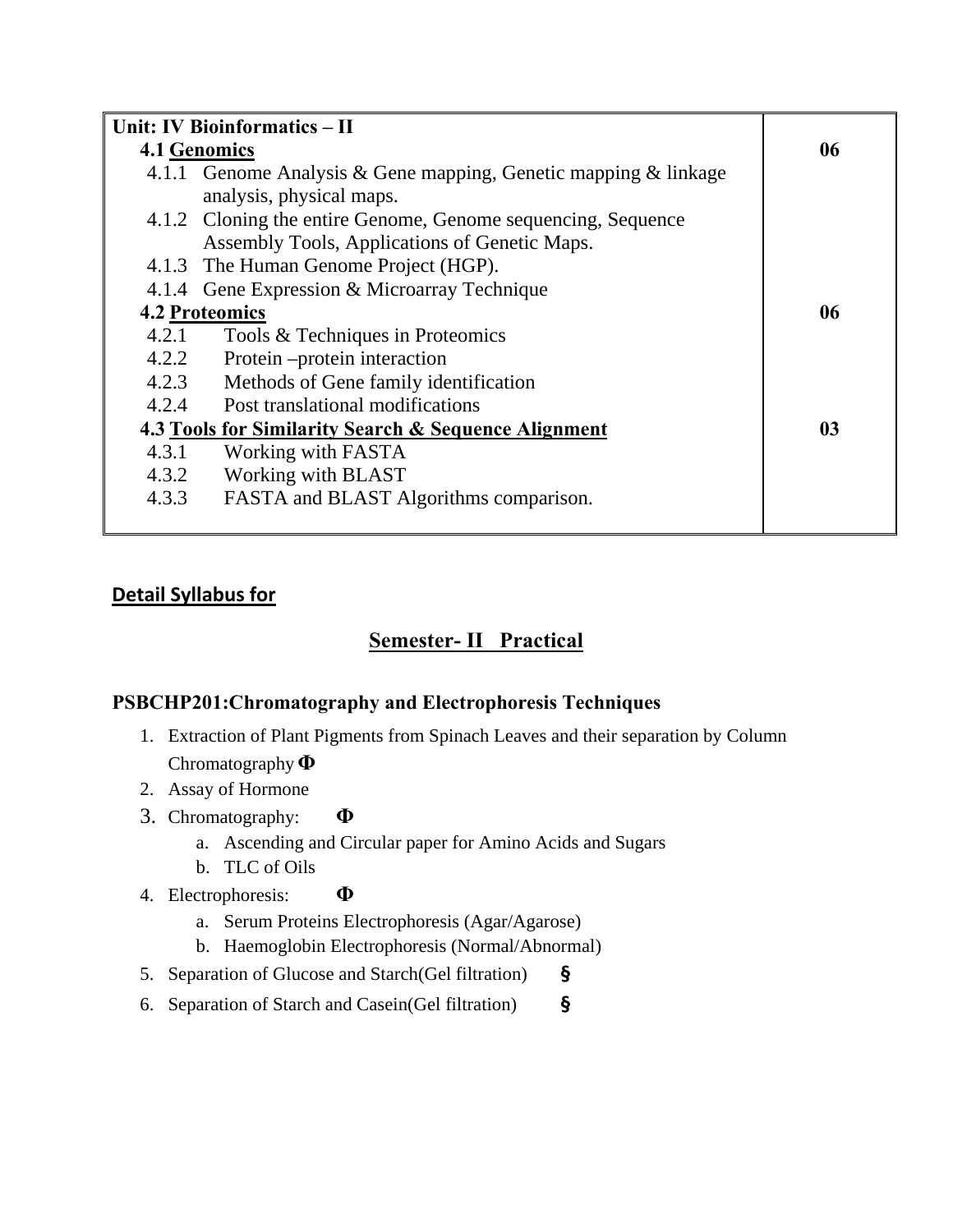### **PSBCHP202:Clinical Estimations**

- 1. Estimation of: from blood/plasma/serum/urine)
	- a. Creatinine by Jaffe's method **Φ**
	- b. Blood Urea Nitrogen (BUN)by DiacetylMonoxime Method **Φ**
	- c. Uric Acid by Caraway method **Φ**
	- d. Haemoglobin by Drabkin Method **§**
	- e. Differential Proteins (A/G Ratio) by Reinhart Biuret Method **§**

## **PSBCHP203: Extraction, Isolation, Partial Purification Techniques**

Extraction, isolation, partial purification (if necessary), calculation of percentage yield and performing a confirmatory test for the following:

1. Carbohydrates:

| a. Cellulose from Grass |  |  |
|-------------------------|--|--|
|                         |  |  |

- b. Glycogen from Liver **Φ**
- c. Starch from Potato **Φ**
- d. Pectin from apples/bananas/oranges **§**

## 2. Lipids:

- a. Estimation of Lecithin and cholesterol from egg yolk **Φ**
- b. Estimation of Essential oils from orange peels **Φ**
- 3. Pigments (Separation of the following pigments on TLC slides): **Φ**
	- a. Curcumin from Turmetic
	- b. Carotenes from carrots
	- c. Chlorophylls from spinach

## 4. Estimation of **§**

- a. Total Alkalinity of Water Effluent
- b. COD of Waste Water
- c. Total Hardness of Well Water
- d. Chlorides from Water Sample by Schales&Schales Method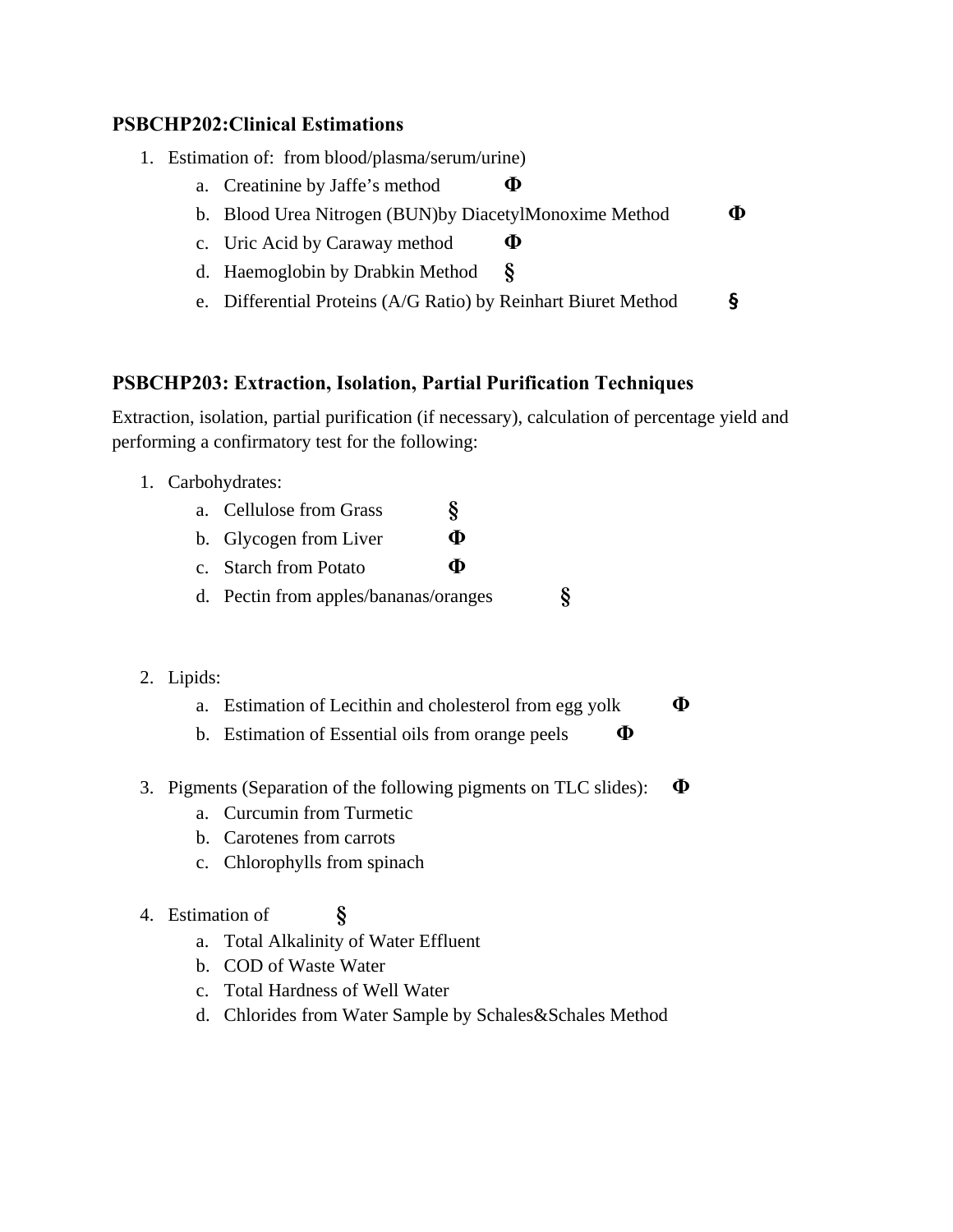### **PSBCHP204: Biostatistics and Bio-informatics**

- 1. One numerical problem each on **Φ**
	- a. Z-Test
	- b. T-Test
	- c. Chi-Squares Test
	- d. Simple Regression
	- e. Multiple Regression
- 2. Bioinformatics- **§**
	- a. Searches on Medline, PubMed and BioMed Central
	- b. Use of Clustal X/W for alignment of protein and nucleic acid sequences
	- c. Use of TAXON to classify Microbes and Viruses
	- d. Methods of searching databases like BLAST and FASTA
- 3. Student will be required to:
	- a. **§** Access at least five scientific websites to collectrelevant information with respect to the topics from the syllabus assigned to him or her by the teacher. A one [page summary per website visited (i.e. a total of five pages) should be entered in the journal as a part of practical IV. Teacher should encourage that different topics from the theory syllabus are given to student and student would access as far as possible different web sites form information collection.
	- b. **§** Select any two researchpapers from any leading nation and international scientific journals (not older than two years) and present these papers in his or her biochemistry department as if it his/her own research work. A one page summary per research work. A one page summary per research paper presented (i.e. a total of two pages) should be entered in Journal as a part of practical IV. (Teacher may help students in selecting such research papers from the scientific journals available at their respective colleges or at other institutions/libraries). A compilation of research papers entitled "Papers in Bio-chemistry" edited by John Herriott, Gary Jacobson, Julius Marmur and William Parson published by Eddison-Wesley Publications Co. Menlo Park, California, USA may be referred to for classical original papers in biochemistry representing milestone discoveries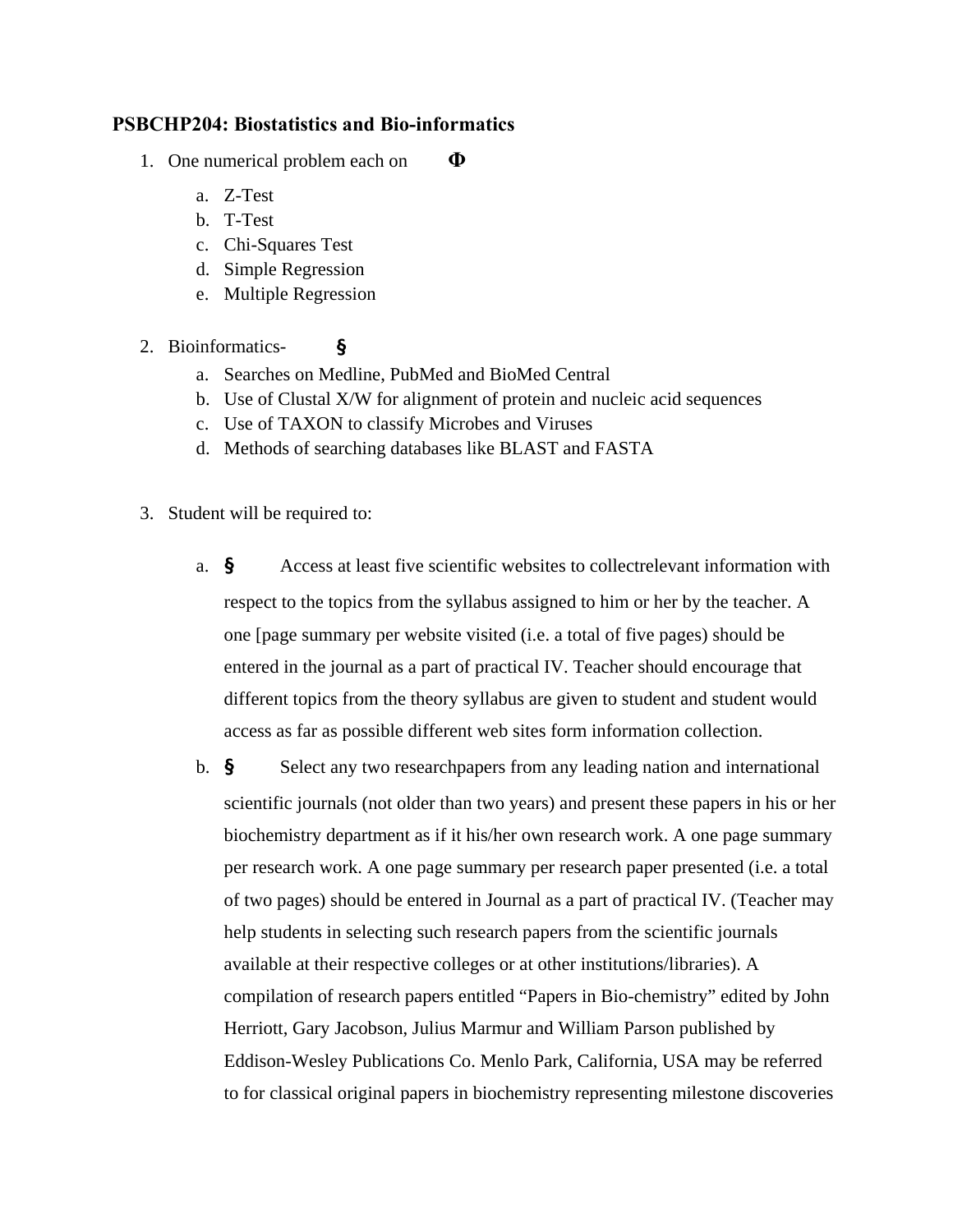in bio-chemistry such as Krebs Cycles, Structure of Myoglobin and Haemoglobin, etc.

A computer terminal with an internet connection will have to be made available in the department of biochemistry for conducting Practical 204.

- **Φ** Experiments for Semester End Practical Examination (30Marks)
- **§** Experiments for Internal Assessment in Practical (20Marks)

#### **Suggested Readings for Paper 101,201 and Practical 101,201.**

- 1. Van Holde KE Principles of Physical Biochemistry, Prentice Hall, 1998
- 2. Wilson K & Walker J Principles and Techniques of practical Biochemisty. Cambridge Low Price Edition
- 3. Frelfelder D- Physical Biochemistry
- 4. Skoog Douglas A Principles of Instrumental Analysis Harcourt Brace publishers, London
- 5. Harvey David Modern Analytical Chemistry, International edition, McGraw, Hlll, Boston
- 6. Srivascava VK and Kishor K Introduction to chromatography: Theory & Practice, S Chand & Co, New Delhi
- 7. Holme David J Problem solving in analytical biochemistry, H & Longman Sc. And Tech, Essex
- 8. Brave Robert D Introduction to Instrumental Analysis, McGraw Hlll Book Co, New York
- 9. Ninfa Alexander J and Ballou David P Fundamental Laboratory Approaches for Biochemistry and Biotechnology, Fitzgerald Science Press, Bethesda
- 10. Upadhyaya et al Biophysical Chemistry, Himalaya Publishing Home, New Delhi
- 11. Rodney Boyer Experimental Biochemistry Pearson Publ. Sawheny and Singh
- 12. Practical Biochemistry by David Plummer
- 13.Methods in Enzymology Kaplan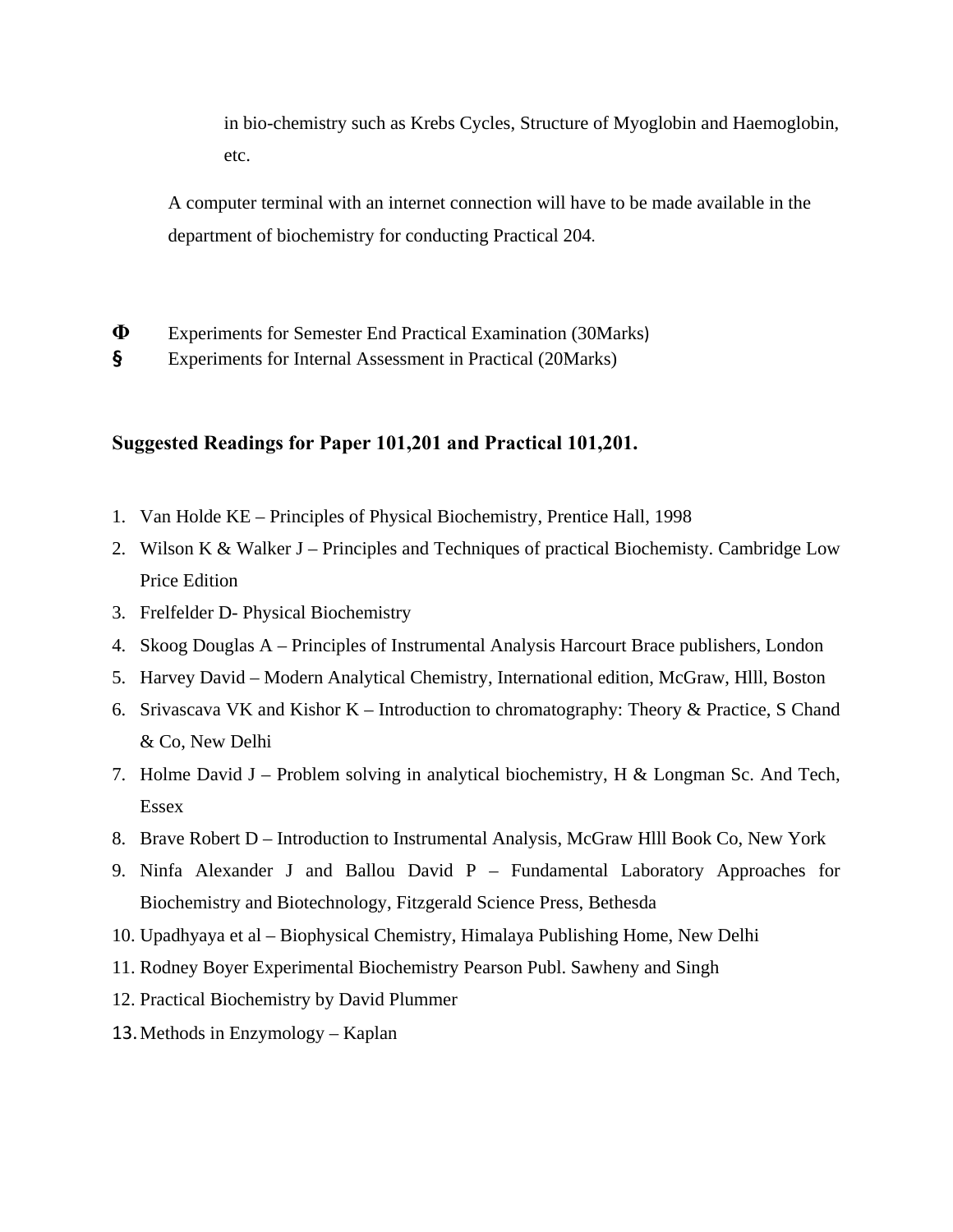### **Suggested Readings for Paper 102,202 and Practical102,202:**

- 1. Greenberg David M Metabolic Pathways. Vols. 2 and 3,  $3<sup>rd</sup>$  editions. Academic Press, New York
- 2. Henry Richard et al Clinical Chemistry, Principles and Techniques,  $2^{nd}$  edition, Harper and Row, New York
- 3. Kamal SH Clinical Biochemistry for Medical Technologies, Churchill Livingston, London
- 4. Todd et al Clinical Diagnosis and Management,  $17<sup>th</sup>$  edition, WB Saunders, Philadelphia
- 5. Stokes Joan et al Clinical Microbiology, Edward Arnold, London
- 6. Gill CV Short cases in clinical biochemistry, Churchill Livingston, Edinburgh, 1984
- 7. RaoRanganathan Text book of biochemistry  $3<sup>rd</sup>$  edition, Prentice Hall, New Delhi
- 8. Rodrigues Fred K Carbohydrate chemistry with clinical correlations, New Age International, New Delhi
- 9. BayensDominiezak Medical biochemistry, Mosby Publishers, Harcourt, 1999
- 10. John Bernard Henry, Clinical Diagnosis and Management by Laboratory Methods, Saunders publications,  $20<sup>th</sup>$  edition
- 11. Feitz Clinical Chemistry
- 12. Nelson DI, Cox MM Lehninger Principles of Biochemistry
- 13. Murrary Robert Harper's biochemistry,  $24<sup>th</sup>$  edition, Prentice Hall International UK LTD, 1990
- 14. Satyanarayanan Biochemistry
- 15. Vasudevan Text Book of Medical Biochemistry
- 16. Voet&Voet Biochemistry,  $2<sup>nd</sup>$  edition
- 17. Chatterjee and RanaShinde Medical Biochemistry

## **Suggested Reading for Paper 103,203 and Practical 103,203:**

- 1. Industrial Microbiology AH Patel, McMillan India Ltd,  $1<sup>st</sup>$  Edition
- 2. Food Microbiology Frazier &Westhoff, Tata McGraw Hill Publishers, New Delhi
- 3. Total synthesis of natural products, Vol I-John Apsinon
- 4. Chemical Process Industries Norris Shreeve& Joseph Brink
- 5. Roger's Industrial Chemistry Vol I & II Edited by CC Furnas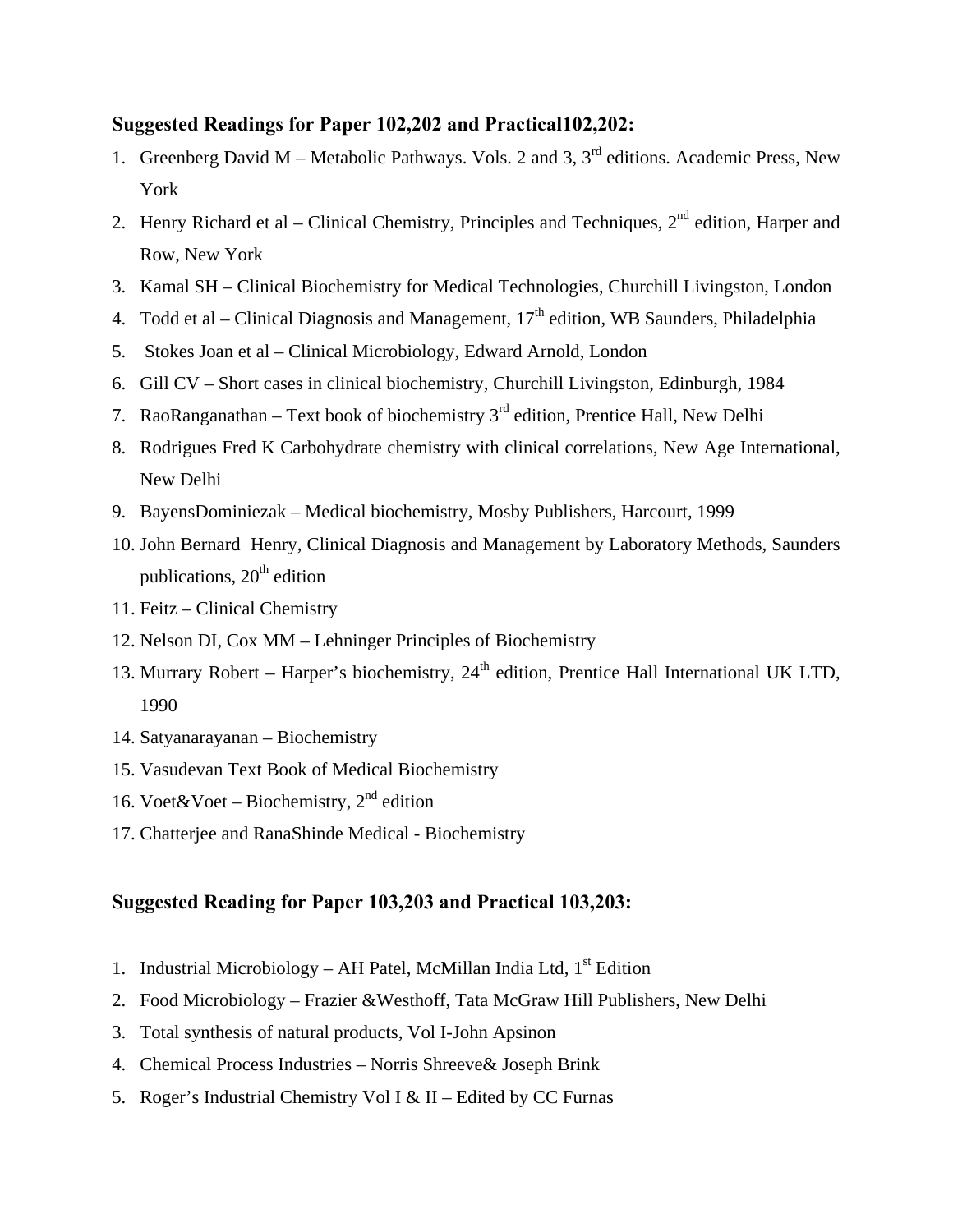- 6. Merck Index,  $10^{th}$  Edition
- 7. Encyclopedia of chemical technology,  $3<sup>rd</sup>$  Edition
- 8. Chemistry of Natural Products Agarwal& Sharma
- 9. Industry chemistry of Fats and Waxes JP Hilditch
- 10. Essential Oils, Vol I Ernst Guenther
- 11. Natural and Synthetic colouring matter and related fields JS Gore, Joshi
- 12. Encyclopedia Britannica, Vol IV & V
- 13. Principles of Environmental Chemistry Kothandaram&Swaminathan, BI Publishers, Chennai
- 14. Environmental Chemistry AK De, New Age International Publishers,  $4<sup>th</sup>$  Edition
- 15. Molecular Biology and Biotechnology Edited by JM Walker & EB Gingdd, Panima Educational Book Agency, New Delhi,  $2<sup>nd</sup>$  Edition
- 16. GMP for pharmaceuticals, A plan for TQC SH Wiling & JR Stoker, Marul Dekker Inc, New York, 4<sup>th</sup> Edition, 1997
- 17. Total Quality Assurance for the Food Industries WA Gould & RW Gould. CTI Publications Inc, USA 1988
- 18. Current Good Manufacturing Practices for Food Plan Sanitation WA Gould, CTI Publications Inc. USA 1980
- 19. Fundamental Concepts of Environmental Chemistry Sodhi, Narosa Publishing House, 2002
- 20. Introduction to plant Biotechnology HS Chawla, oxford & IBH Publishing Co, New Delhi, 2<sup>nd</sup> Edition.
- 21. Nanotechnology, A Genetic Introduction to the next big idea Mark Ratner & Daniel Ratner, Pearson Education
- 22. Animal Biotechnology Edited by AK Shrivastava, oxford & IBH publishing Co, New Delhi, 2005
- 23. Proteins, Biochemistry & Biotechnology Gary Walsh, John Wiley & Sons, 2002
- 24. Biotechnology, An Introduction Susan R Barnum, Vikas Publishing House, International Student Edition
- 25. Enzymes, Biochemistry, Biotechnology, Clinical Biochemistry Trevor Palmer, First East-West Press Ed. 2004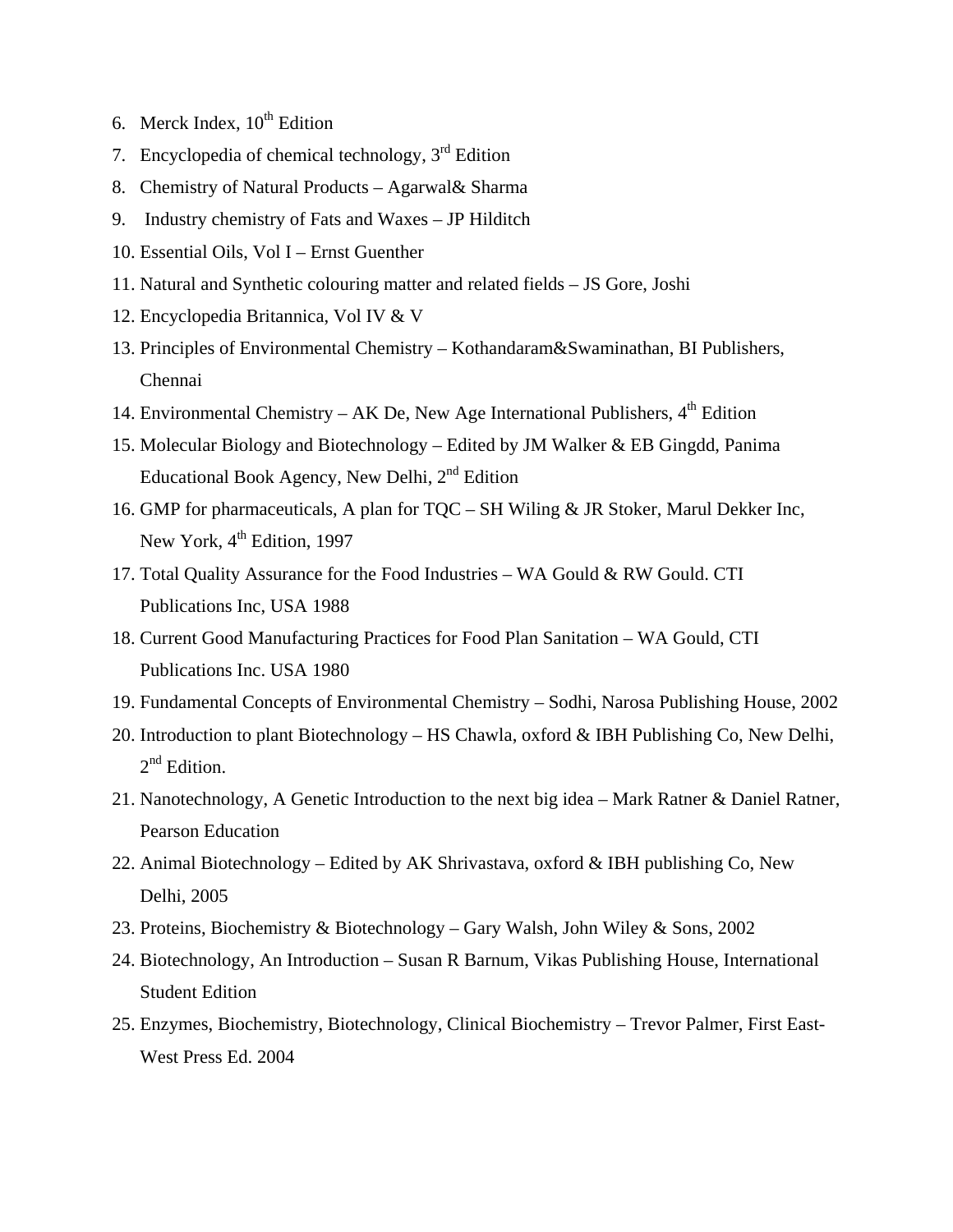#### **Suggested Readings for paper 104,204 and Practical 104,204:**

- 1. Statistical methods for research workers RA Fisher,  $14<sup>th</sup>$  edition, Oliver Boyd publication
- 2. Statistical methods in research and production Davelr OL & Goldsmith PL, Longman
- 3. Methods in biostatistics for medical students and research workers BK Mahajan, Jaypee Brothers, New Delhi
- 4. Research methodology, Methods and techniques CR Kothari Willey Eastern Ltd, Mumbai
- 5. Research methods Ram Ahuja, Rawat Publications, New Delhi
- 6. Genetics and Biostatistics MeyyanPillai, Saras Publication, Kanyakumari
- 7. Papers in Biochemistry Jon Herriott Gary Jacobson, Julius Marmur and William parson, Addison-wesley publication Co, California
- 8. Experimental Biochemistry, Theory and exercises in fundamental methods Robert Switzer and Liam Garrity,  $3^{rd}$  edition, WH Freeman & Co. NY
- 9. Computational methods in Molecular Biology SL Slazberg (ed), Elsevier Science
- 10. The Molecular Biology Database Collection, An updated compilation of biological database resources in Nucleic Acid Research 2001, Academic Press
- 11. Using cluster for multiple sequence alignment Higgins DG, Methods in Enzymology, 256, Academic Press
- 12. Modelling cellular behaviours Endy& Brent, Nature, 409:391-395, 2001
- 13. Cracking the genome Kavin Davis, Scientific American Publ.
- 14. Statistical methods in biological array Davids J Finney, 3rd edition charles Griffin & co, London
- 15. Research Methodology SM Israney, universal Publishing Corporation
- 16. Bioinformatics, Methods and protocols edited by Stephen Messens and Stephen Krawetz, humana press, Totowa, New Jersey
- 17. Bioinformatics, A practical guide to analysis of genes and proteins Andreas P Baxevanis and BF Francis Quellette, Wiley Interscience, 1998
- 18. Statistics for Biology Bishop ON, 1983, Longman
- 19. A Textbook of Biostatistics by A Annadurai, New Age Publication
- 20. Bioinformatics- Methods and Applications by S C Rastogi, N. Mendiratta& P. Rastogi, PHI Learning Pvt. Ltd.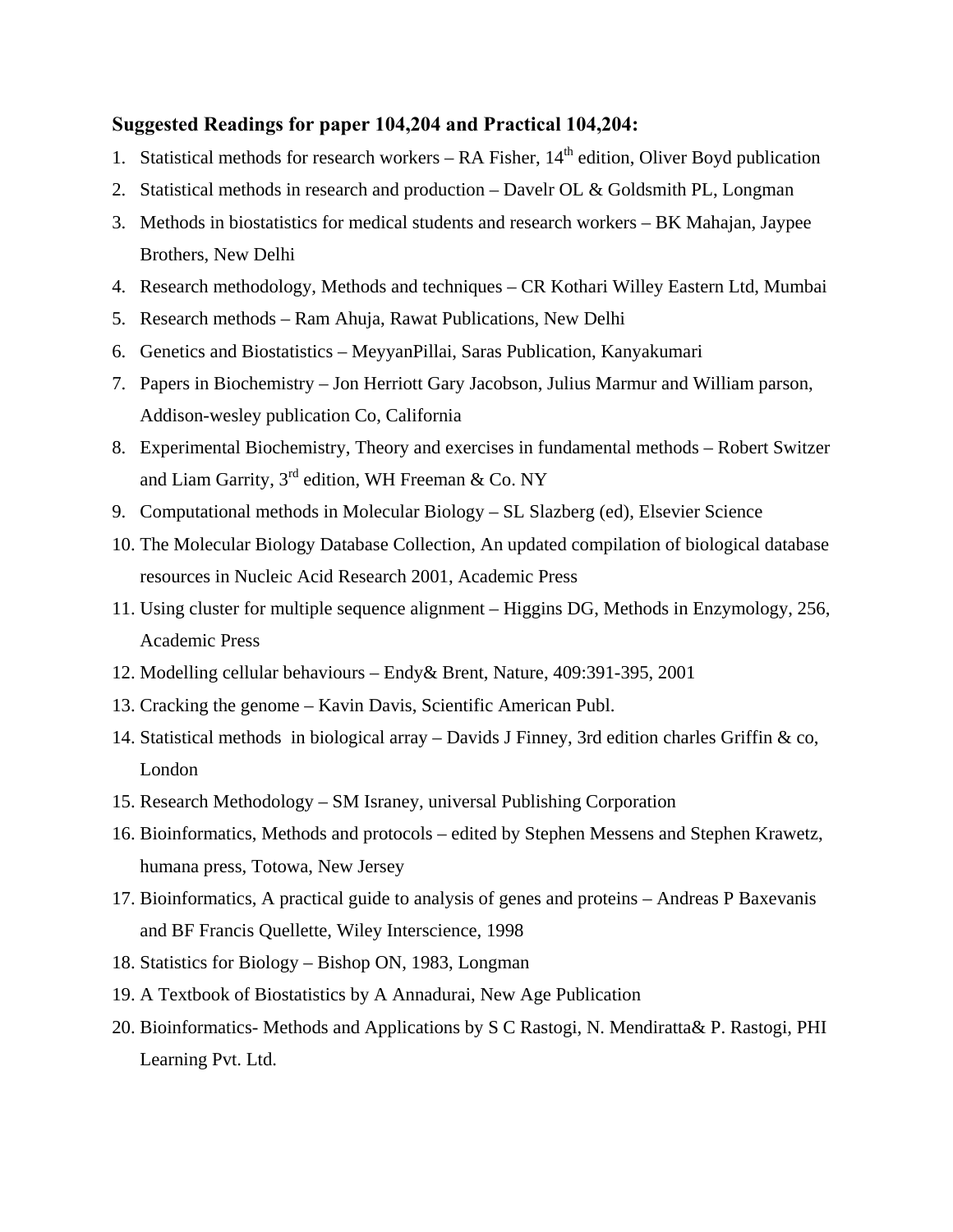**Scheme of University Examination for M.Sc. Degree (by papers) in Theory & Practical in Biochemistry to be brought in force from 2012-2013 & progressively** 

# **thereafter as Credit Based Semester And Grading System.**

|       | <b>Credits for Theory</b>   | <b>Credits for Practicals</b> |                            |  |
|-------|-----------------------------|-------------------------------|----------------------------|--|
| Paper | <b>Credits per Semester</b> | <b>Practical</b>              | <b>Credit per Semester</b> |  |
| Each  |                             | Each                          |                            |  |

*A Distribution of Credits*

| <b>Total Number of</b> | <b>Number of Theory</b>    | <b>Total Number of</b> | <b>Total Number of</b> |  |
|------------------------|----------------------------|------------------------|------------------------|--|
| <b>Semesters</b>       | <b>Papers per Semester</b> | <b>Theory Papers</b>   | <b>Credits</b>         |  |
|                        |                            | 16                     | $16 X 4 = 64$ (a)      |  |
| <b>Total Number of</b> | Number of                  | <b>Total Number of</b> | <b>Total Number of</b> |  |
| <b>Semesters</b>       | <b>Practicals per</b>      | <b>Practicals</b>      | <b>Credits</b>         |  |
|                        | <b>Semester</b>            |                        |                        |  |
|                        |                            | 16                     | $16 X 2 = 32 (b)$      |  |
|                        |                            |                        |                        |  |

### *B Distribution of Marks*

|        | Theory 100 Marks per paper |              |                   |                            | <b>Practicals</b> |                      |           |            |
|--------|----------------------------|--------------|-------------------|----------------------------|-------------------|----------------------|-----------|------------|
|        | <b>Semester End Theory</b> |              |                   | <b>Internal Assessment</b> |                   | (50 Marks/Practical) |           |            |
|        | <b>Exam.</b> (60)          |              | $\left(40\right)$ |                            |                   |                      |           |            |
| Theory | No.                        | <b>Marks</b> | Total             | <b>Class Test</b>          | Assessment        | Practical            | Semester  | Internal   |
| Paper  | of                         | per          | <b>Marks</b>      | (1 X 20)                   | $(2 \times 10)$   |                      | End       | Assessment |
|        | Units                      | Unit         |                   | Marks)                     | Marks)            |                      | Practical | (Marks)    |
|        |                            |              |                   |                            |                   |                      | Exam.     |            |
|        |                            |              |                   |                            |                   |                      | (Marks)   |            |
| Each   | 04                         | 15           | 60                | 20                         | 20                | Each                 | 30        | 20         |

| Year           | <b>Semester</b> | <b>Total Theory</b> | <b>Total Practical</b> | <b>Grand Total</b> |
|----------------|-----------------|---------------------|------------------------|--------------------|
|                |                 | <b>Marks</b>        | <b>Marks</b>           | $(a) + (b)$        |
|                |                 | (a)                 | (b)                    |                    |
| M. Sc. Part I  |                 | 4 Papers X $100 =$  | 4 Practicals X 50      | 600 Marks          |
|                |                 | 400 Marks           | $= 200$ Marks          |                    |
|                | Н               | 4 Papers X $100 =$  | 4 Practicals X 50      | 600 Marks          |
|                |                 | 400 Marks           | $= 200$ Marks          |                    |
| M. Sc. Part II |                 | 4 Papers X $100 =$  | 4 Practicals X 50      | 600 Marks          |
|                |                 | 400 Marks           | $= 200$ Marks          |                    |
|                | $_{\rm II}$     | 4 Papers X $100 =$  | 4 Practicals X 50      | 600 Marks          |
|                |                 | 400 Marks           | $= 200$ Marks          |                    |
|                |                 |                     |                        | 2400 Marks         |